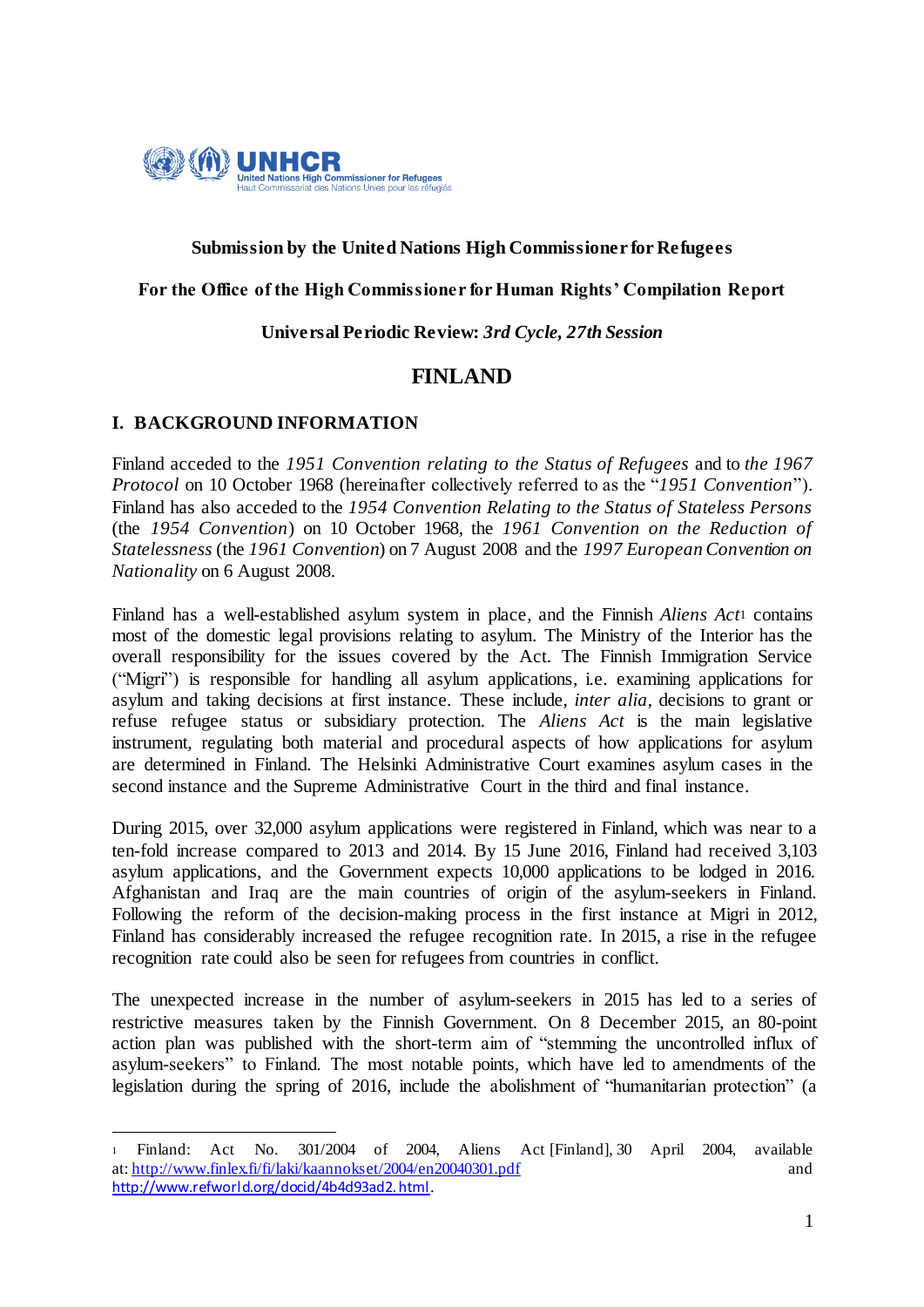national protection category);<sup>2</sup> restrictions on family reunification;<sup>3</sup> and restrictions on legal aid for asylum-seekers.<sup>4</sup> Changes will also be made to the appeals process, including through restrictions to the possibility to appeal to the Supreme Court, restrictions to the possibility of submitting supplementary information to the court, and reductions in the appeal period. UNHCR regrets that some of the amendments, while staying within minimum safeguards, restrict current good practices in Finland.

Furthermore, Finland was quick to respond to the rise in asylum applications by increasing the staff of the asylum unit of Migri and the Helsinki Administrative Court. The aim of Migri is to process all of the pending applications filed in 2015 by September 2016.

During the first two months of 2016, the majority of the asylum-seekers in Finland, some 15- 30 individuals per day, arrived via Finland's border with the Russian Federation in the Northern Lapland region. These arrivals stopped on 1 March. In the course of March, as a result of a bilateral decision between Finland and the Russian Federation, restrictions were introduced on the two northernmost border-crossing points, allowing only citizens from Finland, Russia and Belarus and their family members to cross during a six-month period.

The Finnish *Nationality Act*<sup>5</sup> serves as the key piece of legislation with regards to the granting of Finnish citizenship. Most stateless persons have come to Finland from abroad and include stateless asylum-seekers, resettled refugees and 'non-returnable' rejected asylumseekers. In 2012-2013, UNHCR undertook a *Mapping of Statelessness in Finland*<sup>6</sup> which analysed Finland's compliance with the standards set out in the *1954 Convention* and the *1961 Convention.* Many good practices to prevent statelessness were identified, including that Finnish nationality is automatically granted to children born in Finland who would otherwise become stateless. However, a gap identified is that Finland lacks a formal statelessness determination procedure that can lead to the granting of a status as stateless, and corresponding rights under the *1954 Convention*.

Finland currently has an annual resettlement quota of 750 places. In 2014 and 2015, the quota was temporarily raised to 1,050. In 2016, the quota, including the emergency quota, is exclusively allocated to Syrians from Turkey. Based on the existing allocation decision,

<sup>2</sup> Comments by the UN High Commissioner for Refugees (UNHCR) Regional Representation for Northern Europe on the draft Law Proposal of 10 November 2015, amending the *Aliens Act*of the Republic of Finland, available at: http://www.unhcr-

1

northerneurope.org/fileadmin/user\_upload/Documents/PDF/Finland/Law\_Comments\_Humanitarian\_Protection 2015 Finland.pdf.

<sup>3</sup> Comments by the UN High Commissioner for Refugees (UNHCR) Regional Representation for Northern Europe on the draft Law Proposal amending the *Aliens Act* of the Republic of Finland, available at: http://www.unhcr-

northerneurope.org/fileadmin/user\_upload/Documents/PDF/Finland/Law\_Comments\_Aliens\_Act\_FRU\_2016 Finland.pdf.

<sup>4</sup> Comments by the UN High Commissioner for Refugees (UNHCR) Regional Representation for Northern Europe on the Law Proposal 32/2016 amending the *Aliens Act* and related laws of the Republic of Finland, available at: http://www.unhcr-northerneurope.org/fileadmin/user\_upload/Documents/PDF/Finland/20160418- FIN-Legislative\_Comments-Legal\_Aid-Administration\_and\_Legal\_Affairs\_Committees.pdf.

<sup>5</sup>*Nationality Act (359/2003)* [Finland], 359/2003, 1 June 2003, available at: http://www.refworld.org/docid/3ae6b51614.html. and http://www.finlex.fi/fi/laki/kaannokset/2003/en20030359.pdf.

<sup>6</sup> UN High Commissioner for Refugees (UNHCR), *Mapping Statelessness in Finland*, November 2014, available at: http://www.refworld.org/docid/546da8744.html.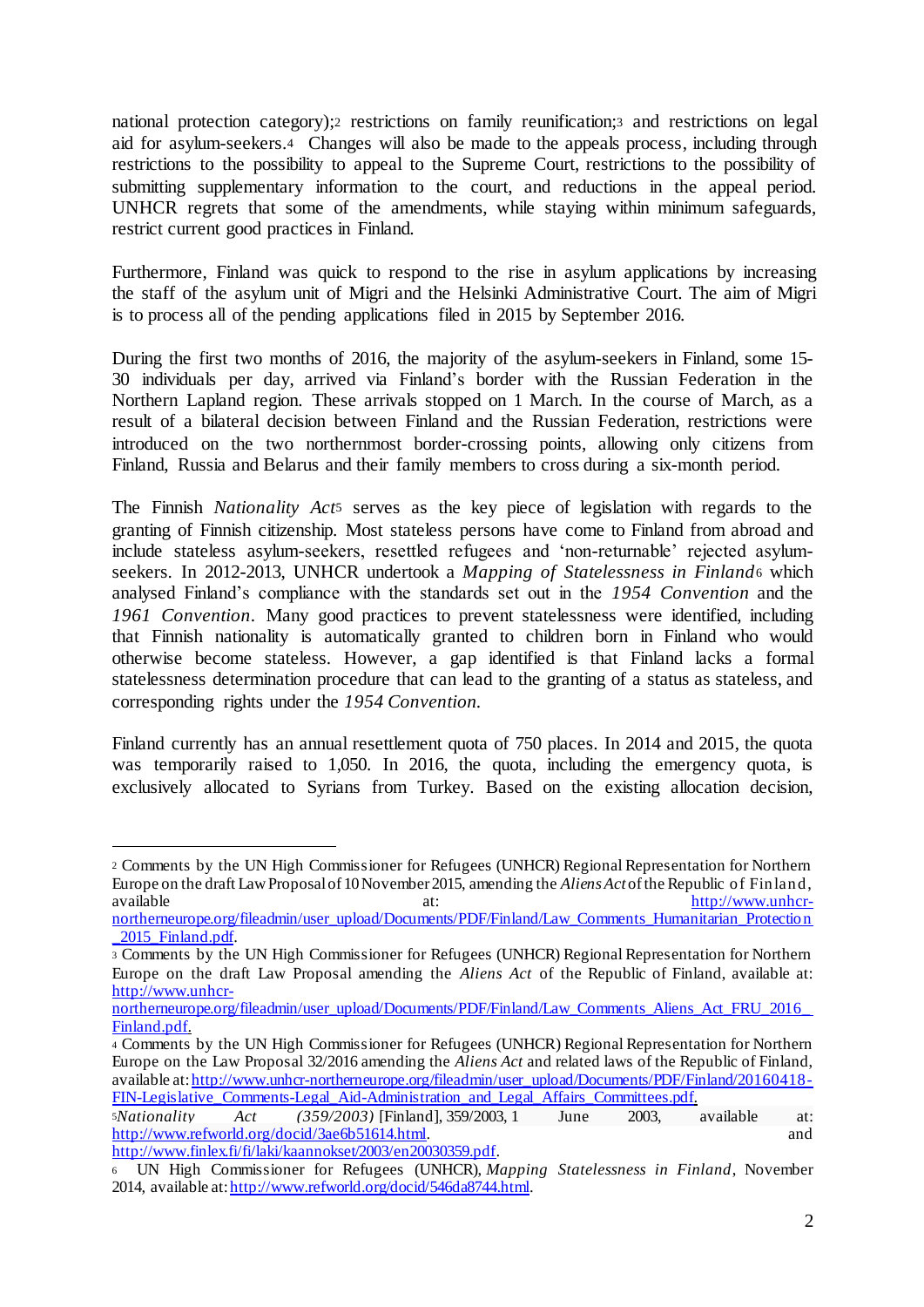Finland was one of the first countries in April 2016 to resettle Syrians from Turkey as part of the *EU – Turkey Statement of 7 March 2016*.<sup>7</sup>

Based on estimates that every third asylum-seeker will be granted residence in Finland, there will be a need for 10,000 municipality placements; so far however, only 4,000 places have been secured. The shortage of municipality placements thus remains a serious concern in Finland, affecting both the integration of refugees who have been granted asylum in Finland through the asylum procedure, as well as the timely arrival and settlement of refugees admitted for resettlement under the quota, including emergency cases.

# **II. ACHIEVEMENTS AND POSITIVE DEVELOPMENTS**

### **Positive developments linked to 2nd cycle UPR recommendations**

**Linked to 2nd cycle UPR recommendations no. 89.33:** "Ensure that women who are victims of trafficking are recognized as such and provided with protection and assistance (United Kingdom and Slovenia);" **89.34:** "Implement existing procedures upholding internationally recognized standards in combating trafficking in persons and conduct necessary training for law enforcement to properly identify and protect victims of trafficking (USA);" **and 90.14:** "Step up its effort to prevent violence against women, particularly victims of trafficking, by providing adequate protection and assistance, especially shelters, funding and staffs for these shelters (Thailand)."<sup>8</sup>

The Government has drafted a National Action Plan against Human Trafficking,*<sup>9</sup>* to be implemented in 2016 – 2017. UNHCR welcomes the Action Plan and many of its propositions, including the focus on training, awareness raising and international cooperation. In addition, Finland has amended the legislation strengthening the National Assistance System for Victims of Trafficking. Through a clearer structure of the National Assistance System, the protection of victims is to be strengthened and the human rights and equal treatment of victims ensured. A recovery time for victims was also introduced, as well as more stringent rules on victim identification.

### **III. KEY PROTECTION ISSUES, CHALLENGES AND RECOMMENDATIONS**

### **Challenges linked to outstanding 2nd cycle UPR recommendations**

### **Issue 1: Trafficking in persons**

 $\overline{a}$ 

**Linked to 2nd cycle UPR recommendations no. 89.33:** "Ensure that women who are victims of trafficking are recognized as such and provided with protection and assistance

<sup>7</sup> See *Statement of the EU Heads of State or Government*, 7 March 2016, available at: http://dsms.consilium.europa.eu/952/Actions/Newsletter.aspx?messageid=3885&customerid=34411&password =enc\_4A324861386134314E363137\_enc.

<sup>8</sup> All recommendations made to Finland during its  $2<sup>nd</sup>$  cycle UPR can be found in: "Report of the Working Group on the Universal Periodic Review: Finland," A/HRC/21/8, 5 July 2012, available at: www.ohchr.org/Documents/HRBodies/HRCouncil/RegularSession/Session21/A-HRC-21-8\_en.pdf.

<sup>9</sup> Draft National Action Plan against Human Trafficking, 03.02.2016, SM163404 1 (2), 00.02.04, SMDno-2016-152, Lausuntopyyntö: Luonnos Ihmiskaupan vastaiseksi toimintaohjelmaksi vuosille 2016 – 2017, Ihmiskaupanvastainentoimintaohjelma-2016/2017. The draft action plan is still in proces s and therefore not publicly available. It was only shared with UNHCR for comments.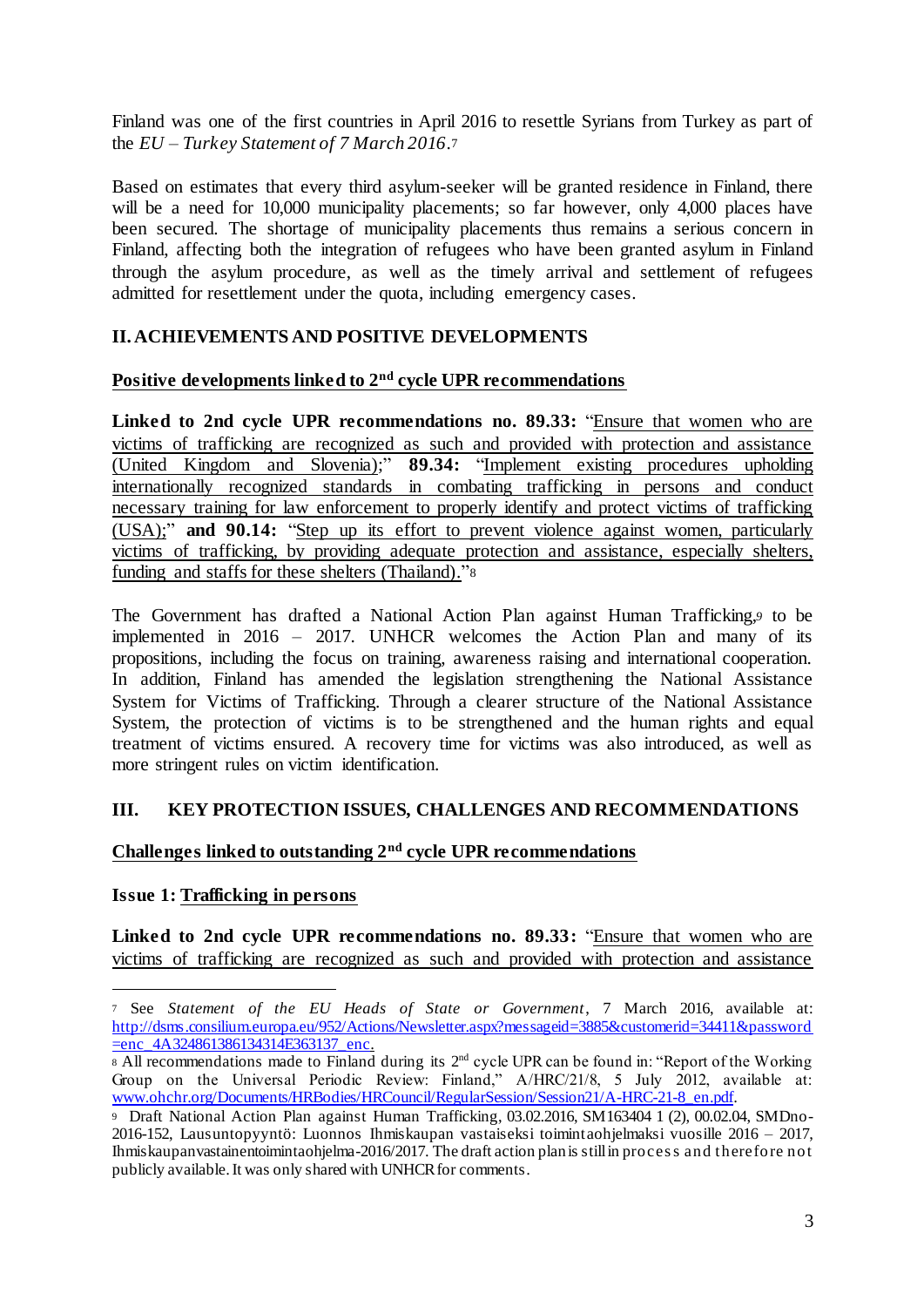(United Kingdom and Slovenia);" **and 89.34:** "Implement existing procedures upholding internationally recognized standards in combating trafficking in persons and conduct necessary training for law enforcement to properly identify and protect victims of trafficking  $(USA)$ ;"

According to civil society, there are still victims of trafficking who are afraid and do not have the courage to seek help from the authorities. If victims are not identified and found, it is difficult for the authorities to solve and prevent trafficking crimes. UNHCR understands accurate data concerning such victims is lacking, including how many cases are left hidden. The Minority Ombudsman has in her capacity as national rapporteur on trafficking in the periodical report to the Finnish Parliament in 2014<sup>10</sup> stated that asylum-seekers in Finland who have become victims of trafficking in other States than Finland are in a problematic situation. The fact that signs of trafficking have been detected does not necessarily lead to initiation of the identification process or the victim to be referred to the National Assistance System for victims of trafficking. The report further noted that when signs of trafficking are detected, the application of *Regulation (EU) No 604/2013* of the European Parliament and of the Council of 26 June 2013, establishing the criteria and mechanisms for determining the Member State responsible for examining an application for international protection lodged in one of the Member States by a third-country national or a stateless person (recast),<sup>11</sup> may lead to the victim being returned to the country where he or she has become victim.<sup>12</sup>

There is still no best interests determination procedure established for child victims of trafficking in Finland. According to the Joint UN Commentary,<sup>13</sup> Member States are encouraged to ensure that all actions in relation to children are guided by the principles of protection and respect for children's rights. The treatment of children should follow a determination of their best interests. Member States are encouraged to provide for a formal best interests determination procedure for decisions having a long-term impact on a trafficked child's future, such as the determination of a durable solution. The UNHCR publication *Speaking for Ourselves<sup>14</sup>* highlights good practices in Finland concerning refugee participation in the planning, design and implementation of activities that have an impact on their lives, families and communities. Such participation can add significant value particularly when made available to all groups in an Age, Gender and Diversity (AGD) sensitive manner. UNHCR has thus recommended that the anti-trafficking work in Finland aims at making sure that all victims of trafficking, be they women or men, boys or girls, are covered and have an equal opportunity to get their voice heard.

### **Recommendations:**

 $\overline{a}$ 

UNHCR recommends that the Government of Finland:

<sup>10</sup> Kansallinen Ihmisoikeusraportoija – *Kertomus* 2014, available at: http://www.syrjinta.fi/documents/10181/10854/55526\_ihmiskaupparaportti\_2014\_fin\_web.pdf/20fe062b-64c0-4e31-82e1-30cc3ef9392e.

<sup>11</sup> European Union: Council of the European Union, *Regulation (EU) No 604/2013 of the European Parliament and of the Council of 26 June 2013 establishing the criteria and mechanisms for determining the Member State responsible for examining an application for international protection lodged in one of the Member States by a third-country national or a stateless person (recast)*, 29 June 2013, OJ L. 180/31-180/59; 29.6.2013, (EU)No 604/2013, available at: http://www.refworld.org/docid/51d298f04.html.

<sup>12</sup> Kansallinen Ihmisoikeusraportoija – *Kertomus* 2014, p. 36, see footnote 10 above.

<sup>13</sup> UNHCR, Prevent*. Combat. Protect: Human Trafficking*, November 2011, available at: http://www.refworld.org/docid/4edcbf932.html.

<sup>14</sup> UNHCR, Speaking *for Ourselves: Hearing Refugee Voices, A Journey Towards Empowerment*, May 2014, available at: http://www.refworld.org/docid/537afd9e4.html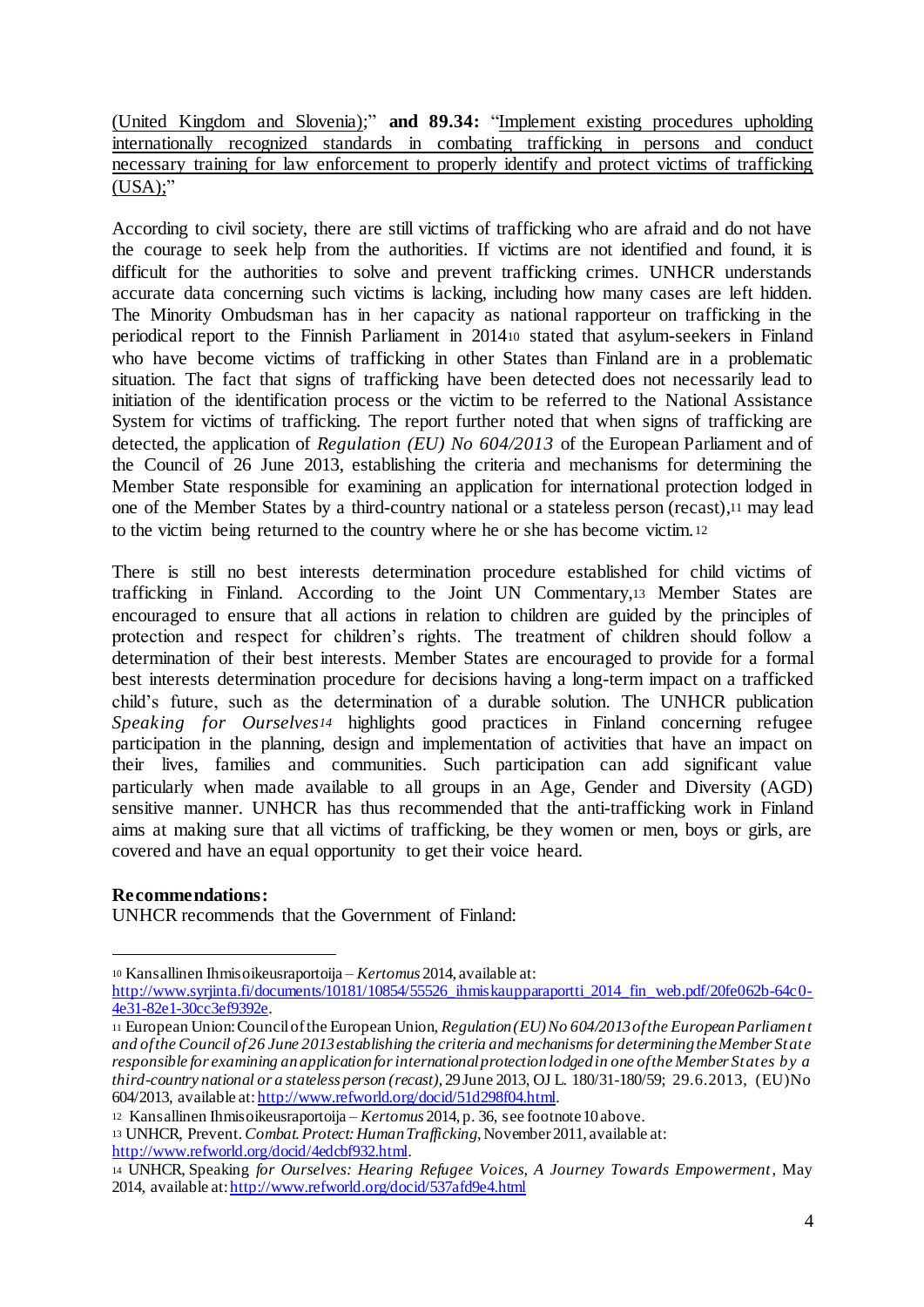- a. Strengthen further the identification of victims of trafficking, including women and children in the asylum procedure;
- b. Adopt procedures for the determination of the best interests of the child who are victims of trafficking or children of victims; and
- c. Apply age, gender, diversity and participatory approaches to the anti-trafficking work.

### **Issue 2: Detention**

**Linked to 2nd cycle UPR recommendation no. 89.48:** "Apply alternative measures to the detention of asylum-seekers and irregular immigrants, including children and other vulnerable people, and establish a mechanism to examine this practice (Uruguay)."

The Government presented a draft law proposal (32/2016), to amend the *Finnish Aliens Act* (301/2004) on 15 April 2016<sup>15</sup> in order to introduce two new forms of alternatives to detention, i.e. directed residence (with reporting conditions), and home curfew for children. The stated aim of the draft law proposal is to improve the efficiency of the asylum procedure and to ensure the removal of rejected asylum-seekers from the country. With the proposed control measures ("*turvaamistoimet*"), the Government also aims to improve the preparations in order to administer larger numbers of asylum-seekers. The draft law proposal further seeks to limit the use of detention of children and persons with specific needs. UNHCR is concerned that the grounds governing the use of directed residence are not sufficiently circumscribed, and that directed residence could potentially be applied to a large number of asylum-seekers and lack in predictability. UNHCR thus sees a risk that directed residence could, rather than as an alternative to detention, be used as an alternative to "open" reception, in order to manage asylum-seekers during the various stages of the asylum process. As the legislative amendments seek to introduce a real alternative to detention for unaccompanied and separated children seeking asylum, there is, in UNHCR's view, no longer a need for Finland to continue the detention of such children.<sup>16</sup> Recently, the Parliament adopted amendments to the *Aliens Act* (HE 32/2016)17, entailing that a periodic court review of detention decisions will no longer be automatic, and will depend on a request of the detained individual. In UNHCR's view, as a minimum procedural guarantee, asylum-seekers have the right to be brought promptly before a judicial, or other independent authority, to have a detention decision reviewed. This review should ideally be automatic and take place in the first instance within 24-48 hours after the initial decision.<sup>18</sup> UNHCR remains concerned that the provision of basic human rights, such as holding a hearing on the legality of the detention, is subjected to the request of the concerned individual.

### **Recommendations:**

 $\overline{a}$ 

UNHCR recommends that the Government of Finland:

<sup>15</sup> Draft Law Proposal (Hallituksen esitys eduskunnalle laeiksi ulkomaalaislain ja eräiden siihen liittyvien lakien muuttamisesta), available at: http://www.finlex.fi/fi/esitykset/he/2016/20160032.

<sup>16</sup> UN High Commissioner for Refugees (UNHCR), Comments by the UNHCR Regional Representation for Northern Europe on the draft Law Proposal of 15 April 2016 amending the Aliens Act of the Republic of Finland, May 2016, available at: http://www.refworld.org/docid/574fec5e4.html.

<sup>17</sup> See: https://www.eduskunta.fi/FI/vaski/eduskunnanvastaus/Sivut/EV\_102+2016.aspx; however, the President has not yet ratified it, and therefore it's not yet in the Statutes collection. Details concerning the process are available at: https://www.eduskunta.fi/FI/vaski/KasittelytiedotValtiopaivaasia/Sivut/HE\_32+2016.aspx.

<sup>18</sup> UN High Commissioner for Refugees (UNHCR), *Guidelines on the Applicable Criteria and Standards relating to the Detention of Asylum-Seekers and Alternatives to Detention*, 2012, Guideline 7, para. 47 (iii), available at: http://www.refworld.org/docid/503489533b8.html.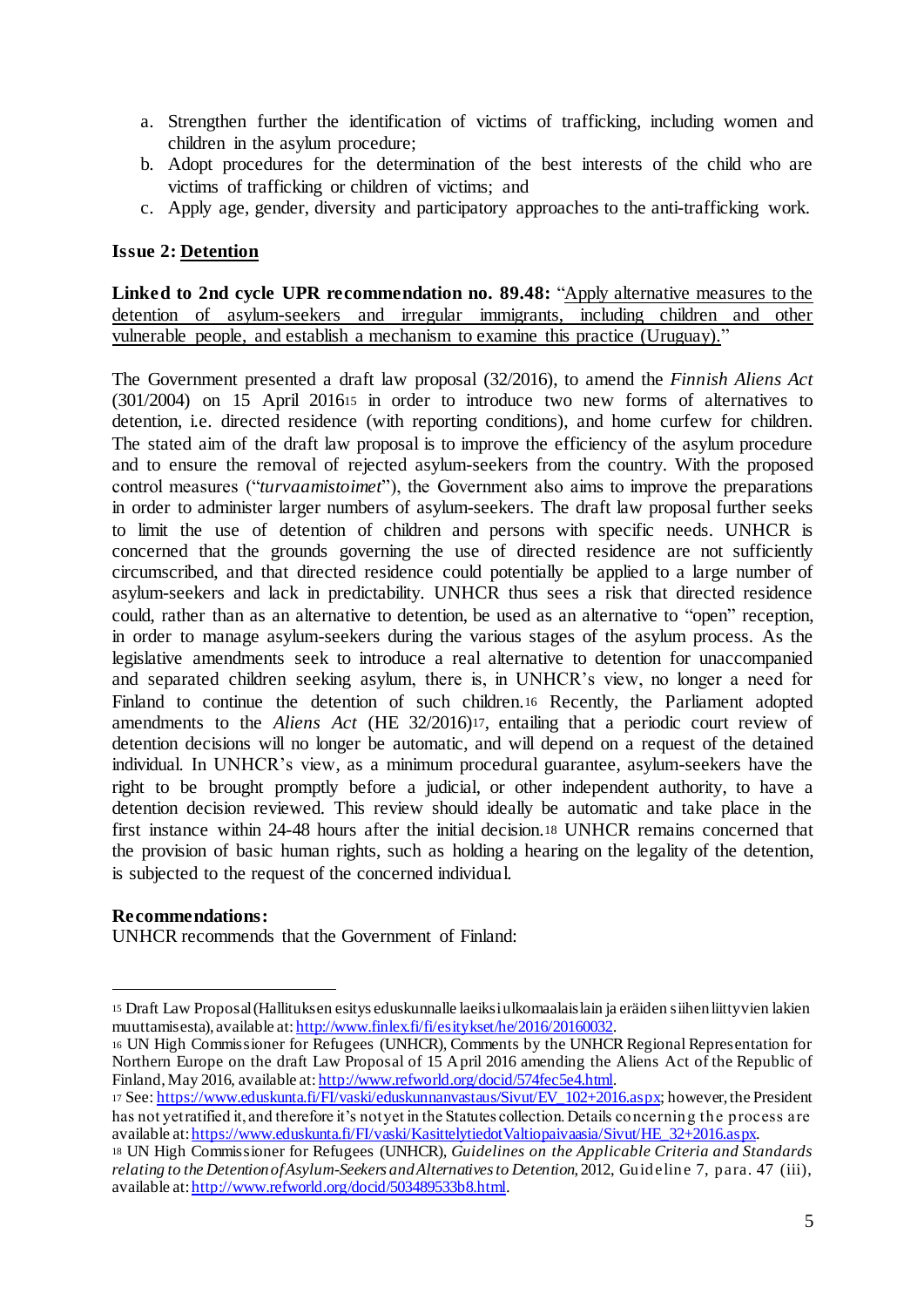- a) Review the grounds and procedural safeguards for directed residence to ensure that directed residence becomes an alternative to detention, not an alternative to open reception;
- b) Introduce a general ban on the detention of children; and
- c) Retain the automatic periodic court review of decisions to detain asylum-seekers as an important legal safeguard;

#### **Issue 3: Non-discrimination, racism and xenophobia**

 $\overline{a}$ 

**Linked to 2nd cycle UPR recommendations no. 89.17-25., 89.39-41** concerning instances of discrimination, racism and xenophobia (Algeria, Chile, Egypt, Hungary, Iran, Morocco, Namibia, Palestine, Portugal).

During the 2nd UPR cycle, instances of discrimination, racism and xenophobia in Finland were noted, and UNHCR regrets that these concerns remain in this cycle. Following the increase in the number of asylum-seekers in 2015, the public and political discourse and the general atmosphere towards asylum-seekers and refugees have become increasingly harsh. Reports about sexual assaults, of which asylum-seekers have been suspected, contribute to this. Racist or xenophobic comments and argumentation by both private individuals and politicians have become more common. Attacks against reception centres and asylum-seekers have increased, and street patrolling by the vigilante group "Soldiers of Odin" have become commonplace. In Finland, a legal framework for combating racism<sup>19</sup> is in place, however, its implementation needs to be improved.

*Non-Discrimination Act (21/2004, as amended by several acts, including No. 84/2009),* available at:

<sup>19</sup> *Constitution of Finland (731/1999), Chapter 2, Section 6 Equality, Subsection 2, "*No one shall, without an acceptable reason, be treated differently from other persons on the ground of sex, age, origin, language, religion, conviction, opinion, health, disability or other reason that concerns his or her person"*;* Translation into English available at: http://www.finlex.fi/en/laki/kaannokset/1999/en19990731.pdf;

*Criminal Code of Finland (39/1889, amended 13.5.2011/511), Chapter 6 Sentencing, Section 5, "*The following are grounds for increasing the punishment:  $(...)(4)$  the crime has been motivated by race, colour, national or ethnic origin, religion or beliefs, sexual orientation or disability or by other comparable ground (…)"*;* Translation into English available at: http://www.finlex.fi/en/laki/kaannokset/1889/en18890039.pdf;

http://www.finlex.fi/en/laki/kaannokset/2004/en20040021.pdf; see further:*Responding to racism in Finland,*  available at:http://cms.horus.be/files/99935/MediaArchive/pdf/finland\_en.pdf;

*The following is also worth mentioning:* The Ministry of the Interior and the Police have launched s everal measures to combat hate crime. Since 2015, Finland has participated in the Good Practice Plus EU-project whose aim is to safeguard minority communities from hate crime through several measures, including, but not limited to providing proactive victim support services to these communities and their members as well as encouraging reporting to authorities. The project focuses especially on communities being targeted by islamophobic hate crimes. The Ministry of the Interior has also launched an initiative to the Office of the Prosecutor General for including suspected hate crimes in the list of crimes that require notification to the prosecutor already during the pre-trial investigation. The aim of this is to provide the prosecutor with necessary oversight to ensure that hate motives are sufficiently investigated in the pre-trial phase of the criminal process. This is a necessity for hate motives to be identified in the prosecutor's demands for sentencing. There are no recent figures, but a study from 2008 revealed that hate motives as grounds for increasing the punis hment has not been used in courts of law to almost any degree. The outcome of the initiative is pending. The National Police College conducts an annual review of hate crime that has been reported to the police. As noted, the number of cases has not risen and remains at around 800 cases a year. The vast majority of these cases pertain to racially motivated hate crime. The review currently being drafted will also update the statistics on application of hate motives as grounds for more severe sentencing. The Ministry of the Interior will during 2016 conduct an investigation into how hate crimes are identified and reported, how they are investigated and how victim services are provided. The investigation will provide proposals and recommendations to be implemented towards better countering hate crime in the future (Extract from UNHCR's contribution to the 2015 ODIHR Annual Hate Crime Report).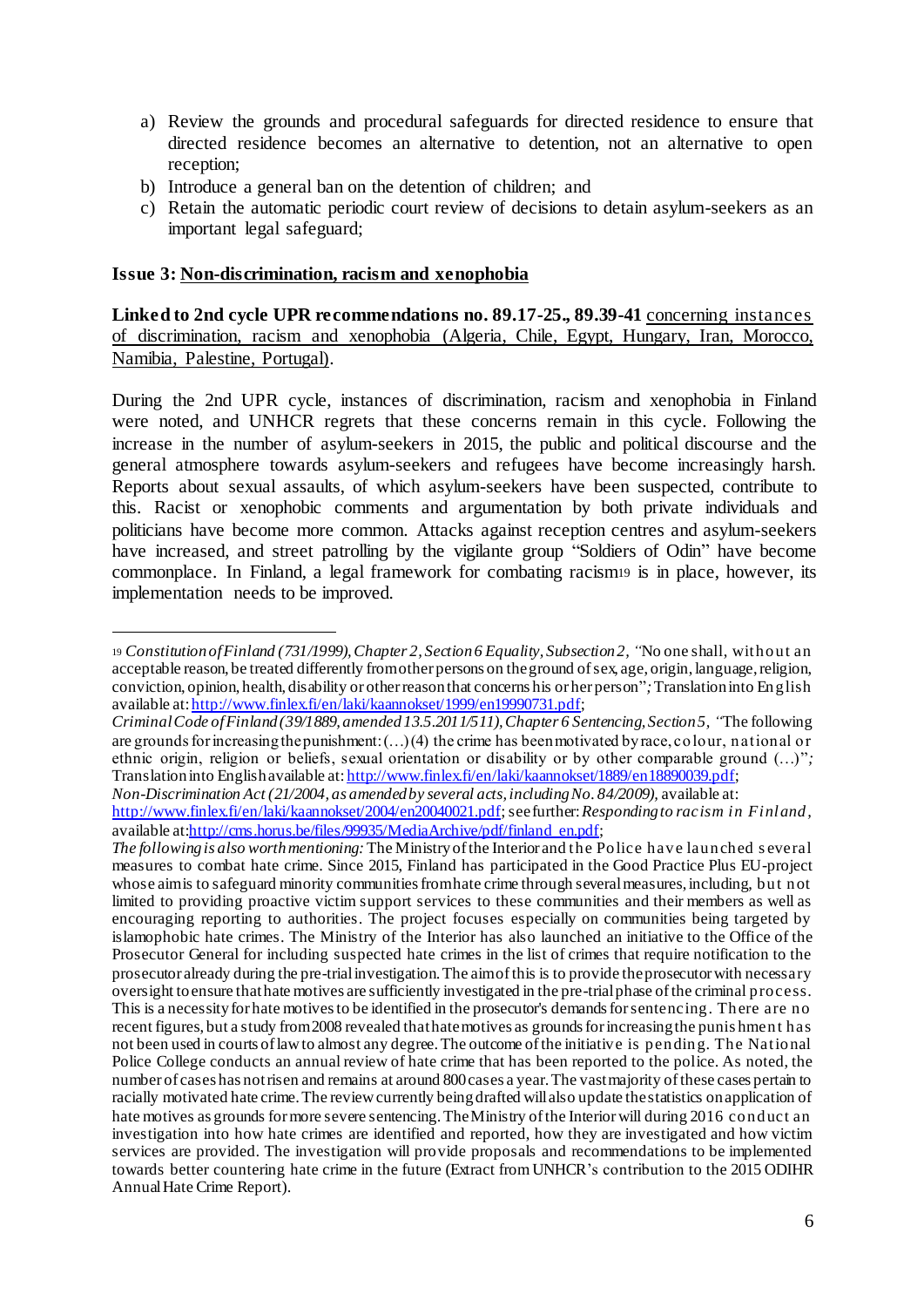### **Recommendations:**

UNHCR recommends that the Government of Finland:

- a) Actively continue to combat racism, discrimination and xenophobia;
- b) Ensure full implementation of relevant laws combating racism; and
- c) Step up its efforts, in the public discourse including media, to actively and clearly condemn all racially motivated hate speech and actions, racially motived crimes and attacks against immigrants.

### **Additional protection challenges**

### **Issue 4: Legal aid in the asylum procedures**

As previously mentioned, recent amendments to the Finnish *Aliens Act* and related legislation (HE 32/2016) introduced a number of restrictions to the Finnish asylum system, including significant reductions of legal aid in the first instance. Through these amendments, Statesponsored legal aid during the first instance procedure is only provided on exceptional grounds, for example, where the applicant is in a vulnerable position, such as unaccompanied children. Further, legal aid is no longer to be paid according to the amount of work that a lawyer has done in a case, but is based on a fixed fee per case.

UNHCR regrets that Finland has introduced restrictions on free legal aid for asylum-seekers and stressed in its observations<sup>20</sup> on the law proposal that access to legal assistance and representation is an essential procedural safeguard. Asylum-seekers are often unable to articulate cogently the elements relevant to an asylum claim without the assistance of a qualified counsellor. At the same time, the efficiency of first instance procedures is dependent on whether the grounds for international protection are accurately identified at an early stage. UNHCR considers that investing in the first instance procedure is in line with the principle of "frontloading", and that the provision of legal aid early in the process has the potential of enhancing the quality and timeliness of decisions, which are less likely to be overturned at second instance, and may thus reduce the number of appeals.

### **Recommendation:**

 $\overline{a}$ 

UNHCR recommends that the Government of Finland:

• Continue to provide access to State-sponsored legal aid in the first instance for all asylum-seekers.

### **Issue 5: Family reunification**

Finland has also restricted the potential for family reunification by introducing a "sufficient resources" requirement in the *Aliens Act*. The "sufficient resources" requirement must be fulfilled in cases where the sponsor in Finland has been granted subsidiary protection. The requirement is also applied to persons granted refugee status under the *1951 Convention*, including resettled refugees, if an application for family reunification has not been submitted within three months after the sponsor was granted international protection. In cases of family

<sup>20</sup> See: Comments by the UN High Commissioner for Refugees (UNHCR) Regional Representation for Northern Europe on the Law Proposal 32/2016 amending the *Aliens Act* and related laws of the Republic of Finland, available at: http://www.unhcrnortherneurope.org/fileadmin/user\_upload/Documents/PDF/Finland/20160418-FIN-Legis lative\_Comments-Legal Aid-Administration and Legal Affairs Committees.pdf.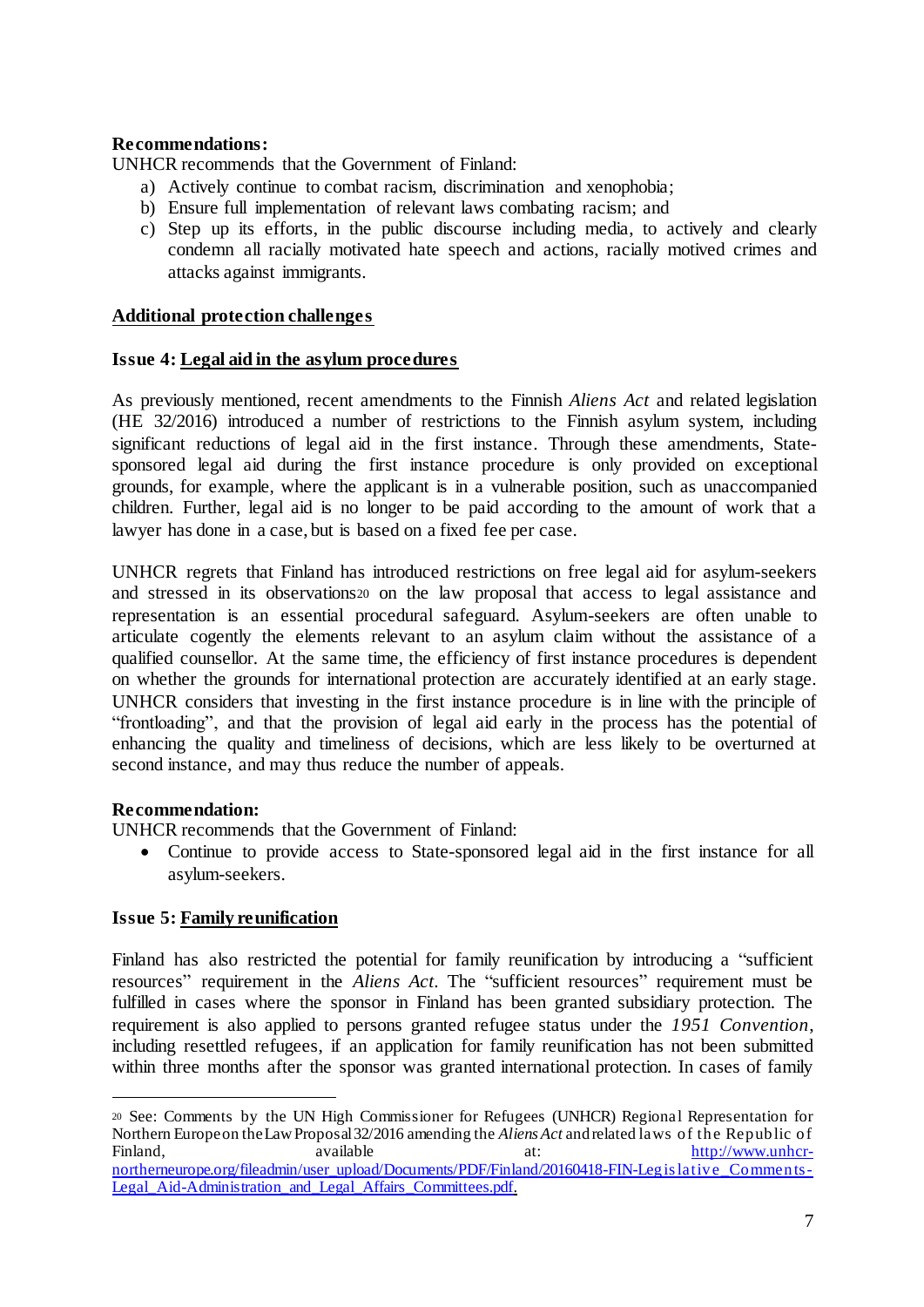formation, i.e. where the family was formed after the sponsor received residence in Finland, the requirement should in principle always be met. Exemptions can be made on exceptional grounds or if necessary due to the best interests of the child. There is, however, no general rule of exemption where the sponsor in Finland is an unaccompanied child.

UNHCR has, in its observations<sup>21</sup> on the law proposal, expressed regret that the family reunification mechanism, as a legal entry channel, is restricted through the introduction of a resource requirement. The right to live together as a family unit is protected by a variety of internationally recognized rights under both international and European human rights law, such as Article 16 of the *Convention on the Rights of the Child,*<sup>22</sup> to which Finland is a State party. UNHCR is concerned that requiring sufficient resources for family reunification of refugees, in cases where the application for family reunification is not submitted within three months after the granting of their status, does not appropriately take into account the particularities of the situation of persons who have had to flee, or the special circumstances that have led to the separation of their families. UNHCR also considers that the humanitarian needs of persons granted subsidiary protection are not different from those recognized as refugees under the *1951 Convention*, and that differences in entitlements are therefore not justified in terms of the individual's flight experience and protection needs.

As most asylum-seekers are compelled to pay to human smugglers large sums of money to reach Europe in order to exercise their right to seek asylum, families are often unable to travel together and thus rely on the possibility of legal family reunification if a member of the family is granted international protection. The restrictions introduced thus risk leading to more individuals, especially women and children, having to resort to smugglers. As family reunification as a legal entry channel becomes more restricted, the risk of trafficking may thus increase, which would run counter to Finland's pursuit to fight against trafficking in persons. In addition, UNHCR notes with great concern that separation of family members can have devastating consequences for the well-being of refugees, while family reunification will have a positive effect on integration in all its aspects, including employment.

# **Recommendations:**

UNHCR recommends that the Government of Finland:

- a) Refrain from applying the sufficient resources requirement to refugees and other beneficiaries of international protection; and
- b) Apply the exceptions to the "sufficient resources" requirement flexibly to refugees recognized under the 1951 Convention, and other beneficiaries of international protection with specific needs, including to children in compliance with Finland´s obligations according to the *Convention on the Rights of the Child*.

### **Issue 6: Statelessness**

<sup>21</sup> See: Comments by the UN High Commissioner for Refugees (UNHCR) Regional Representation for Northern Europe on the draft Law Proposal amending the *Aliens Act*of the Republic of Finland, available at: http://www.unhcr-

northerneurope.org/fileadmin/user\_upload/Documents/PDF/Finland/Law\_Comments\_Aliens\_Act\_FRU\_2016 Finland.pdf.

<sup>22</sup> See also *Universal Declaration of Human Rights*(Article 16(3)); the *International Covenant on Civil and Political Rights*, (Article 17); the *International Covenant on Economic, Social and Cultural Rights*, (Article 10); the *European Convention for the Protection of Human Rights and Fundamental Freedoms*(Article 8).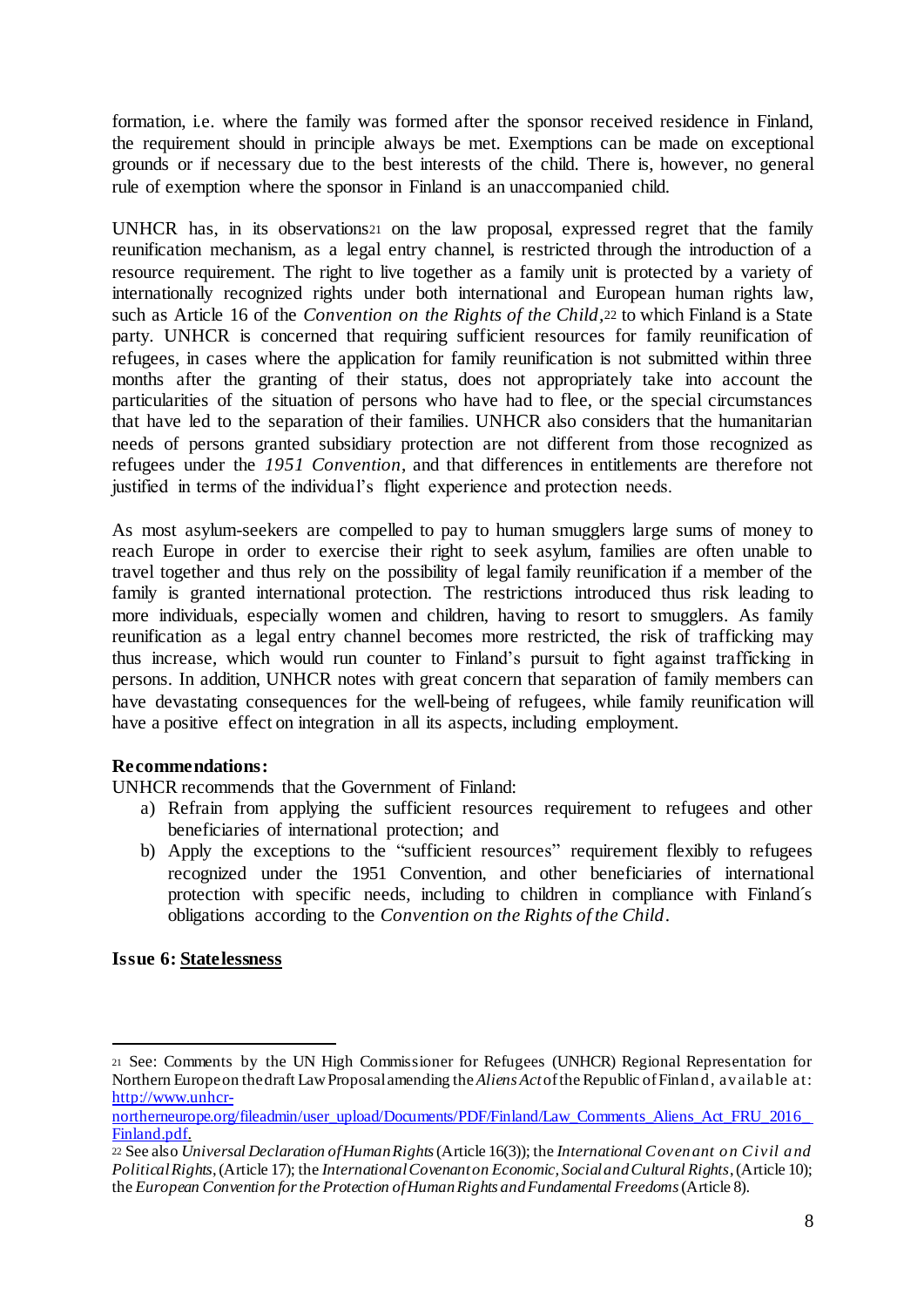Finland's legislation on nationality is comprehensive in terms of preventing statelessness through the acquisition of Finnish nationality by descent, the grant of nationality to stateless children born in Finland and the prevention of statelessness upon loss, renunciation and deprivation of Finnish nationality. Particularly commendable is the automatic grant of Finnish nationality to children born in Finland who would otherwise be stateless regardless of their residence status in Finland. However, certain gaps exist in regard to determining statelessness, ensuring that stateless persons can enjoy the rights to which they are entitled, and in regard to the registration of persons with "unknown" nationality (or variations thereof) and the maintenance of data and statistics. While Finland has a well-functioning determination of citizenship status procedure in which a person's nationality, or lack thereof, can be verified, it can currently not result in the granting of a status as a stateless person. The determination of citizenship status procedure could thus be developed into a full-fledged statelessness determination procedure, which could lead to the granting of a status of a stateless person, and the issuance of a residence permit and access to the rights set out in the *1954 Convention*. In regard to registration and maintenance of data, UNHCR found, in its *Mapping of Statelessness in Finland,* some inconsistencies in the way persons are registered as being of "unknown nationality", or variations thereof, in the Population Information System and Register of Aliens. Finally, Finland maintains a number of reservations to the *1954 Convention,* namely a general reservation with regard to more favourable treatment for nationals of the other Nordic Countries as well as reservations to Articles 7(2), 8, 12(1), 24 (1), 25 and 28. In the UNHCR *Mapping of Statelessness in Finland*, it was found that some of the reservations may no longer be relevant in light of developments following Finland's accession to the *1954 Convention* in 1968, and the current nationality legislation.

### **Recommendations:**

UNHCR recommends that the Government of Finland:

- a) Introduce a full-fledged Statelessness Determination Procedure, which can lead to the granting of a status of a stateless person, the issuance of a residence permit and enjoyment of the rights set out in the *1954 Convention*; and
- b) Review the reservations to the 1954 Convention with a view to lifting them; and
- c) Harmonize the definitions used when registering persons' nationality or lack thereof.

**Human Rights Liaison Unit Division of International Protection UNHCR August 2016**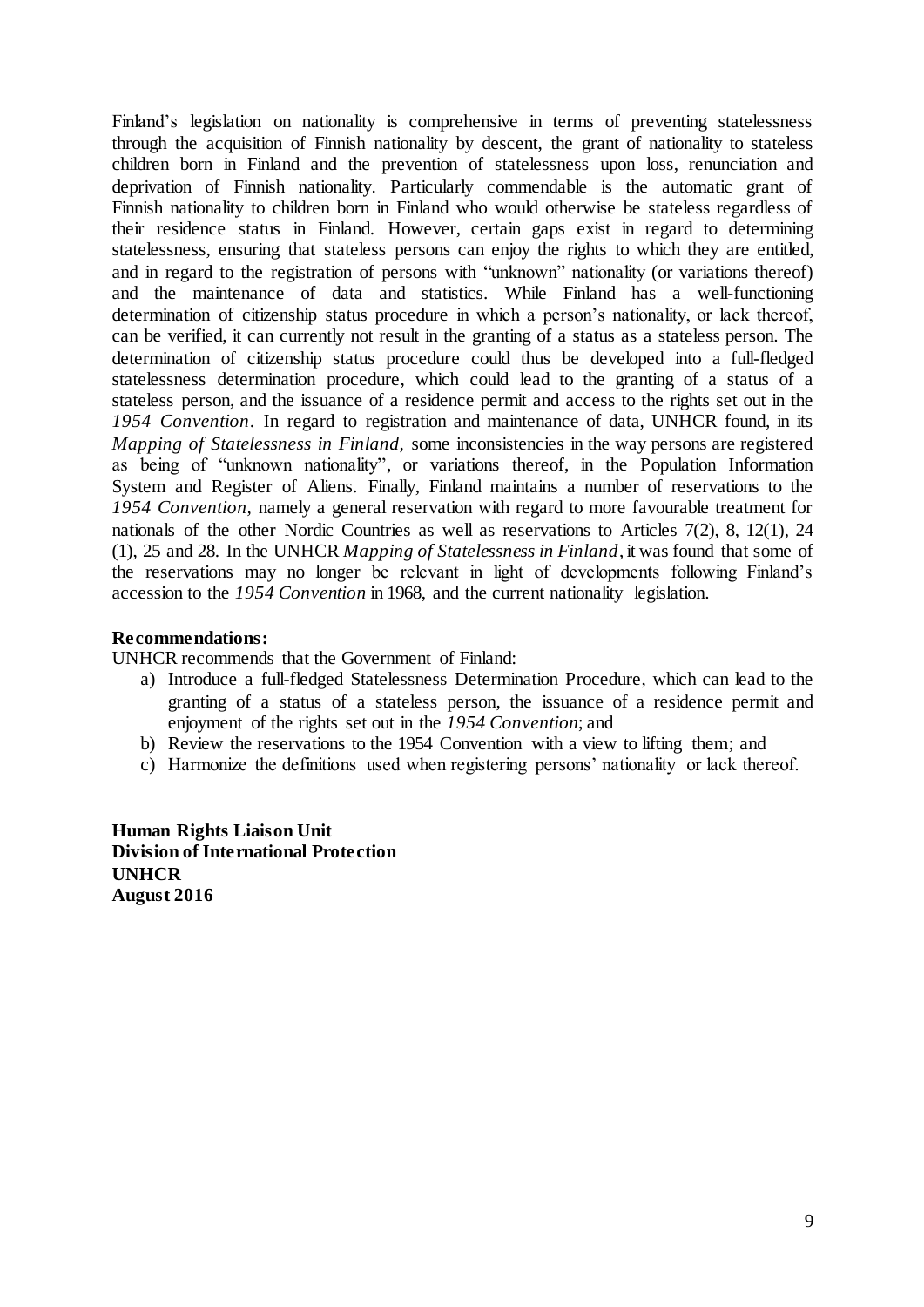# **ANNEX**

### **Excerpts of Concluding Observations from the 2nd cycle Universal Periodic Review, Concluding Observations from UN Treaty Bodies and Recommendations of Special Procedure mandate holders**

### **FINLAND**

We would like to bring your attention to the following excerpts from the 2nd cycle UPR recommendations, UN Treaty Monitoring Bodies' Concluding Observations and recommendations from UN Special Procedures mandate holders' reports relating to issues of interest and persons of concern to UNHCR with regards to Finland.

### **I. Universal Periodic Review**

| Recommendation <sup>23</sup>                                                                                                                                                                                                                                                                                                             | Recommending<br>State/s | Position <sup>24</sup> |
|------------------------------------------------------------------------------------------------------------------------------------------------------------------------------------------------------------------------------------------------------------------------------------------------------------------------------------------|-------------------------|------------------------|
| Migrants, asylum-seekers and refugees                                                                                                                                                                                                                                                                                                    |                         |                        |
| 89.10. Take further legislative and institutional measures for the<br>promotion and protection of human rights including those of the<br>immigrants;                                                                                                                                                                                     | Nepal                   | Supported              |
| <b>Sexual and Gender-based Violence</b>                                                                                                                                                                                                                                                                                                  |                         |                        |
| 89.16. Take effective legal and practical measures to eliminate all forms<br>of discrimination and violence against women and children, in particular<br>women and children with disabilities, immigrant and refugee women<br>and children, and women and children from ethnic and religious<br>minorities, especially Muslims and Roma; | Iran                    | Supported              |
| 89.14. Undertake further measures aimed at protection of women's<br>rights, including prevention of violence;                                                                                                                                                                                                                            | Ukraine                 | Supported              |
| 89.15. Continue its efforts in eliminating discrimination and preventing<br>violence against women and children;                                                                                                                                                                                                                         | Indonesia               | Supported              |
| 89.46. Evaluate the internal guidelines and criteria with regards to risk<br>assessment in the countries of origin of asylum-seekers and ensure a<br>continuous flow of information and education on these internal<br>guidelines;                                                                                                       | Sweden                  | Supported              |
| 89.47. Take concrete measures to reduce the resort to detention of<br>migrants solely for immigration purposes;                                                                                                                                                                                                                          | <b>Brazil</b>           | Supported              |
| 89.48. Apply alternative measures to the detention of as ylum-seekers<br>and irregular immigrants, including children and other vulnerable                                                                                                                                                                                               | Uruguay                 | Supported              |

<sup>23</sup> All recommendations made to Finland during its 2nd cycle UPR can be found in: "Report of the W orking Group on the Universal Periodic Review of Finland" (05 July 2012), available at: http://www.ohchr.org/EN/HRBodies/UPR/Pages/FISession13.aspx.

**<sup>24</sup>** Finland's views and replies can be found in: *Addendum* (7 September 2012), available at: http://www.ohchr.org/EN/HRBodies/UPR/Pages/FISession13.aspx.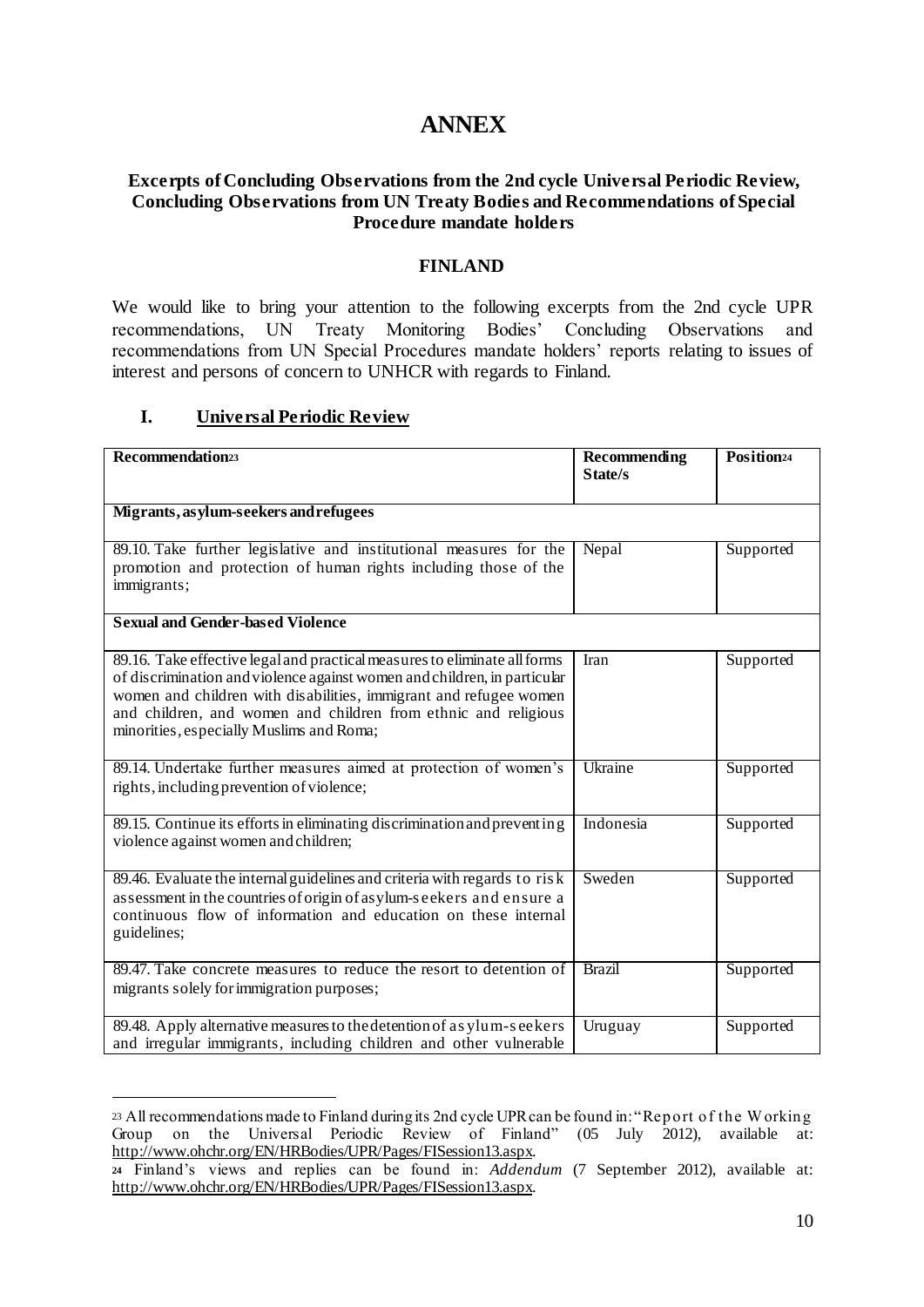| people, and establish a mechanism to examine this practice;                                                                                                                                                                                                                |           |                         |
|----------------------------------------------------------------------------------------------------------------------------------------------------------------------------------------------------------------------------------------------------------------------------|-----------|-------------------------|
| 90.24. Address overcrowding in the immigration detention facility by<br>increasing the capacity of the existing facility or by making additional<br>facilities available to ensure proper treatment of those detained;                                                     | Norway    | Supported <sub>25</sub> |
| Non-discrimination, racism and xenophobia                                                                                                                                                                                                                                  |           |                         |
| 89.17. Continue to combat racism and discrimination and adopt<br>effective national legislation in this regard;                                                                                                                                                            | Palestine | Supported               |
| 89.18. Strengthen efforts to restrict the outbreaks of racism and<br>xenophobia, especially the manifestations of racismon the Internet, as<br>was recommended by CERD;                                                                                                    | Spain     | Supported               |
| 89.19. Persevere in its efforts to prevent and combat xenophobia, in<br>particular on the Internet;                                                                                                                                                                        | Morocco   | Supported               |
| 89.20. Step up its efforts to combat racismand xenophobia and ensure<br>that racially-motivated crimes are promptly detected, investig ated and<br>sanctioned;                                                                                                             | Algeria   | Supported               |
| 89.21. Increase the attention and effective measures to fight against<br>discrimination faced by minorities, ensuring the protection of their<br>rights;                                                                                                                   | Spain     | Supported               |
| 89.22. Strengthen mechanisms aimed at combating discrimination,<br>racismand xenophobia, and persevere in the adoption of measures to<br>promote tolerance and respect of foreigners and members of national,<br>racial and ethnic minorities;                             | Chile     | Supported               |
| 89.23. More stringent monitoring mechanisms to address the rise in<br>racist and racially-motivated crimes and xenophobic acts, and ensure<br>effective detection, investigation, prosecution, and punishment;                                                             | Egypt     | Supported               |
| 89.24. Continue its efforts to combat racism, intolerance and<br>discrimination as well as to strive towards the integration of Roma and<br>immigrants;                                                                                                                    | Portugal  | Supported               |
| 89.25. Strengthen its measures to protect the rights of foreigners,<br>immigrants, asylum-seekers and the Roma as well as enhance its<br>integration programmes to enforce the principles of equality and non-<br>discrimination, which are enshrined in its Constitution; | Namibia   | Supported               |
| 89.39. Implement strict measures, including in the area of legislation, to<br>combat hate speech and other manifestations of racism and xenophobia,<br>including on the internet, in line with the obligations under articles 19<br>and 20 of ICCPR;                       | Egypt     | Supported               |
| 89.40. Take effective measures to combat racist propaganda and the<br>xenophobic material on the Internet;                                                                                                                                                                 | Iran      | Supported               |

<sup>25</sup> *Addendum:* "40. The detention unit for persons detained on the basis of the Aliens Act, located in the Metsälä reception centre in Helsinki, has accommodation capacity for 40 persons, which is insufficient. Detained aliens are increasingly being kept in facilities of the police and the Border Guard, although this arrangement should be exceptional. The need to set up a new detention unit and/or to expand the capacity of the Metsälä unit has been recognized but it has not yet been realized due to a lack of finances. (90.24)."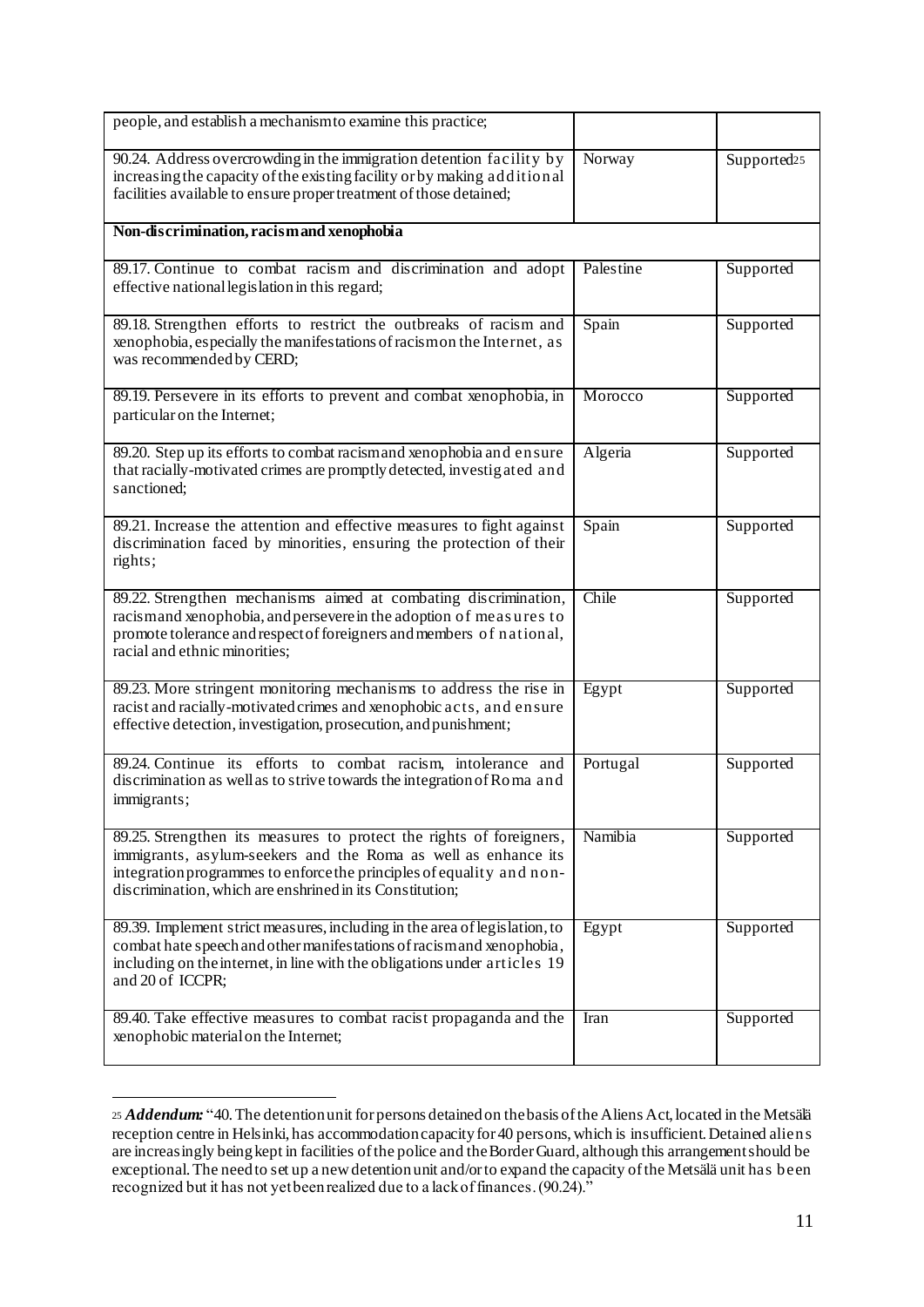| 89.41. Share its best practices acquired in fighting internet spread<br>racism, including the results of the lasts measures that is the ratification<br>of relevant instruments, modification of the Criminal Code, police<br>monitoring of the internet;            | Hungary         | Supported               |
|----------------------------------------------------------------------------------------------------------------------------------------------------------------------------------------------------------------------------------------------------------------------|-----------------|-------------------------|
| 89.44. Consider the possibility of establishing new measures to<br>strengthen the respect for the rights of migrants and fight against all<br>forms of discrimination they suffer;                                                                                   | Argentina       | Supported               |
| <b>Right to education</b>                                                                                                                                                                                                                                            |                 |                         |
| 89.26. Pursue appropriate, efficient policies to eliminate the social<br>exclusion of the most vulnerable groups, in particular mentally disabled<br>children, immigrant and refugee children and children from ethnic<br>minorities at schools;                     | Slovakia        | Supported               |
| <b>Trafficking in humans</b>                                                                                                                                                                                                                                         |                 |                         |
| 89.33. Ensure that women who are victims of trafficking are recognized<br>as such and provided with protection and assistance;                                                                                                                                       | UK and Slovenia | Supported               |
| 89.34. Implement existing procedures upholding internationally<br>recognized standards in combating trafficking in persons and conduct<br>necessary training for law enforcement to properly identify and protect<br>victims of trafficking;                         | <b>USA</b>      | Supported               |
| 89.45. Implement training programs in the field of human rights for the<br>police and the forces of order, especially directed at improving the<br>treatment of asylum-seekers and immigrants in an irregular situation and<br>consider ratifying the ICRMW of 1990; | Ecuador         | Supported               |
| 90.14. Step up its effort to prevent violence against women, particularly<br>victims of trafficking, by providing adequate protection and assistance,<br>especially shelters, funding and staffs for these shelters;                                                 | Thailand        | Supported <sup>26</sup> |
| <b>UASC</b>                                                                                                                                                                                                                                                          |                 |                         |
| 89.49. Adopt specified standards for accommodation of unaccompanied<br>children and establish additional conditions for the appointment of a<br>guardian for them;                                                                                                   | Thailand        | Supported               |
| 89.50. Give more attention to asylum-seekers and unaccompanied<br>minors in cases of family reunion;                                                                                                                                                                 | Iraq            | Supported               |
| <b>Torture</b>                                                                                                                                                                                                                                                       |                 |                         |

<sup>26</sup> *Addendum: "*24. The Government considers it important to protect and assist appropriately victims of violence against women and human trafficking. The third Internal Security Programme 2011–2015 envis ages e.g. increasing the number and regional coverage of services for victims of crime.

<sup>25.</sup> Legislative projects are going on regarding the criminalisation of human trafficking, an assistance system for victims of human trafficking, and special personal security. The Government´s intention is that the Welfare Act under preparation contains a provision on which the need for support because of violence in close relationship and family can be based.

<sup>26.</sup> Training is provided to authorities for strengthening their capacities to identify victims of human trafficking, to assist them and to refer them to the assistance system, in accordance with the revised National Plan of Action against Trafficking in Human Beings and its recommendations. In practice e.g. the Border Guard refers persons to the assistance system, when necessary. (90.14)."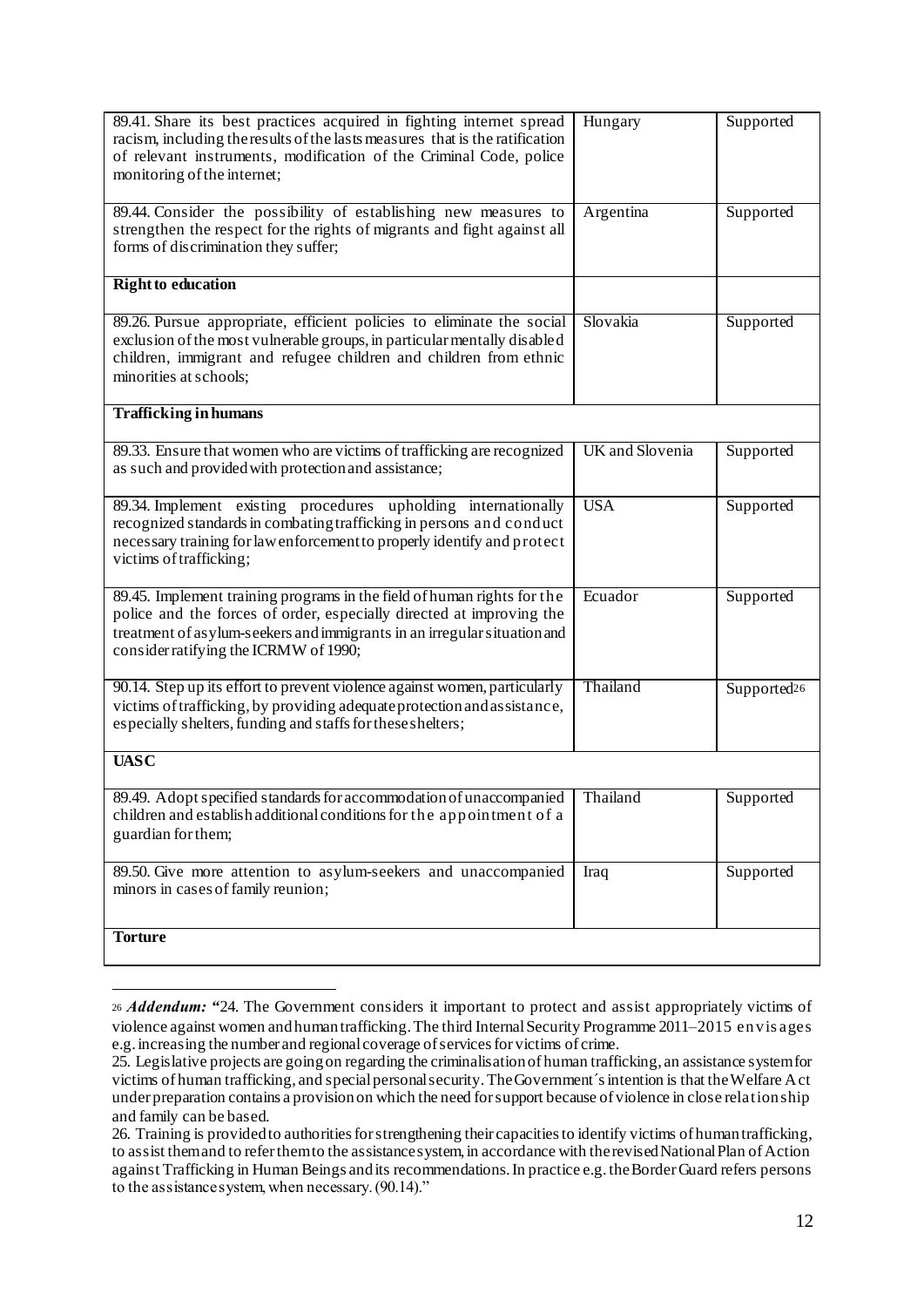| 90.26. Investigate the cases of rendition flights where Finland's Ecuador | Partially               |
|---------------------------------------------------------------------------|-------------------------|
| participation is suspected and bring to justice those involved,           | supported <sub>27</sub> |
| considering additionally the possibility of compensation for victims of   |                         |
| torture in conformity with internal legislation and international         |                         |
| legislation.                                                              |                         |
|                                                                           |                         |

# **II. Treaty Bodies**

# **Committee on Economic, Social and Cultural Rights**

Concluding Observations, (17 December 2014), E/C.12/FIN/CO/6

### **Refugees and asylum seekers**

14. The Committee is concerned about the challenges faced by asylum seekers and refugees in their enjoyment of economic, social and cultural rights, particularly due to the lack of access to identity documents and the shortage of municipality placements for refugees accepted for resettlement from abroad (art. 2, para. 2).

**The Committee recommends that the State party provide asylum seekers and re fuge e s with recognized identification cards to ensure their enjoyment of economic, social and cultural rights in the State party. The Committee also urges the State party to take the necessary measures to expand the availability of municipality placements to ensure the prompt resettlement of refugees and to promote their full integration in the State party's society.**

### **Access to health-care services**

 $\overline{a}$ <sup>27</sup> *Addendum: "*42. Finland does not permit the use of its air space or airports for flights transporting persons in violation of human rights treaties or international humanitarian law. The Government of Finland has wanted to investigate, as thoroughly as possible and with all the available means, the expressed allegations that the Finnish air space or airports might have been used for illegal transports of persons.

<sup>43.</sup> Finland has investigated the allegations since 2005, and conducted the latest investigation in 2011 -2012. Information was requested extensively from relevant authorities and the Embassy of the United States in Finland. All relevant flight data was made public on 3 November 2011 by the Ministry for Foreign Affairs. Since then the Ministry has also responded to new allegations expressed to it by non -governmental organizations.

<sup>44.</sup> The Ministry for Foreign Affairs has collected and published all available information on the alleged rendition flights. The material available to the Ministry has not in any manner supported the allegations that Finnish authorities would have been in any way party to illegal rendition flights. With the means available to us we have found no evidence either to support claims that any aircraft illegally transporting persons have without the knowledge of Finnish authorities landed at Finnish airports. At the same time, it is to be recognized that the allegations concern flights conducted several years ago and the limited information available does not permit overall definitive conclusions concerning all flights.

<sup>45.</sup> After exhausting all avenues of investigation available to it, the Ministry for Foreign Affairs has conclu ded its inquiries in to the matter. Since these investigations have not disclosed anything to indicate illegal activity, Finland has no legal grounds for prosecution in the matter and therefore cannot accept the recommendation "to bring to justice those involved".

<sup>46.</sup> The Ministry for Foreign Affairs has also forwarded the material collected during the investigations to the Parliamentary Ombudsman. The Ombudsman is now examining the matter. The Ombudsman is an independent supervisory body, and the Government of Finland cannot anticipate the outcome of the examination. The Government will await the conclusion of the review by the Ombudsman. (90.26).*"*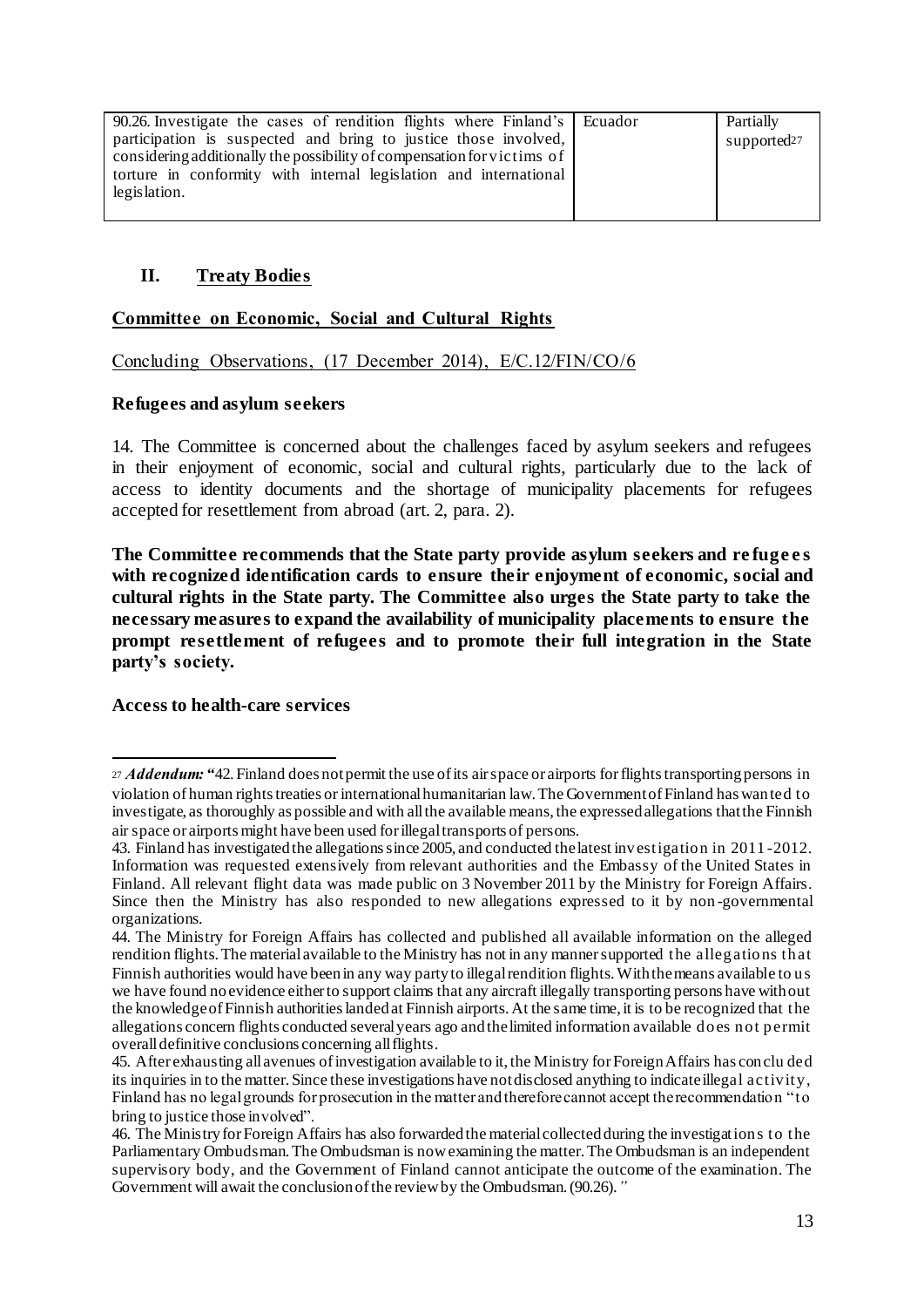27. The Committee is concerned that irregular migrants and asylum seekers do not have access to health-care services other than emergency health-care services (art. 12).

**The Committee recommends that the State party take steps to ensure that irregular migrants, asylum seekers and refugees have access to all necessary health-care services, and reminds the State party that health facilities, goods and services should be accessible to everyone without discrimination, in line with article 12 of the Covenant. The Committee draws the State party's attention to its general comment No. 14 (2000) on the right to the highest attainable standard of health.** 

### **Right to education**

28. The Committee remains concerned about the difficulties faced by children of immigrant background and Roma children in the education system, particularly as regards the persistence of discrimination and bullying, the high number of children in special education and the high drop-out rate (arts. 13 and 14).

**Following on its previous recommendation (E/C.12/FIN/CO/5, para. 28), the Committee urges the State party to redouble its efforts to ensure equal access to inclusive education for all children, including children of immigrant background and Roma children, and to intensify its effort to continue to reduce the drop-out rates of children from these groups. The Committee also recommends that the State party systematically collect disaggregated data on bullying in schools, strengthen the measures adopted to combat this phenomenon, and assess the effectiveness of such measures.**

### **Committee on the Elimination of all Forms of Discrimination against Women**

### Concluding Observations, (10 March 2014), CEDAW/C/FIN/CO.7

### **Migrant women**

30. The Committee welcomes the State party's Government Integration Programme and numerous inclusion and integration projects aimed at promoting equal opportunities for migrant women, including in the labour market. The Committee nevertheless remains concerned that migrant women have only limited access to employment and health services. It is also concerned that migrant women are particularly vulnerable to various forms of violence, including domestic violence, female genital mutilation and so-called honour killing, and may encounter difficulties in gaining access to social and protection services against such forms of violence owing to legal illiteracy or fear of losing their residence permit or of being deported if they are in an irregular situation.

### 31. **The Committee recommends that the State party:**

- (a) **Strengthen measures to eliminate discrimination against migrant women, both in society at large and within their communities;**
- (b) **Develop targeted programmes and strategies to increase the aware ne ss of migrant women of their rights and access to education, professional training, employment, health care and other basic services, as well as free legal aid and effective remedies if their rights have been violated;**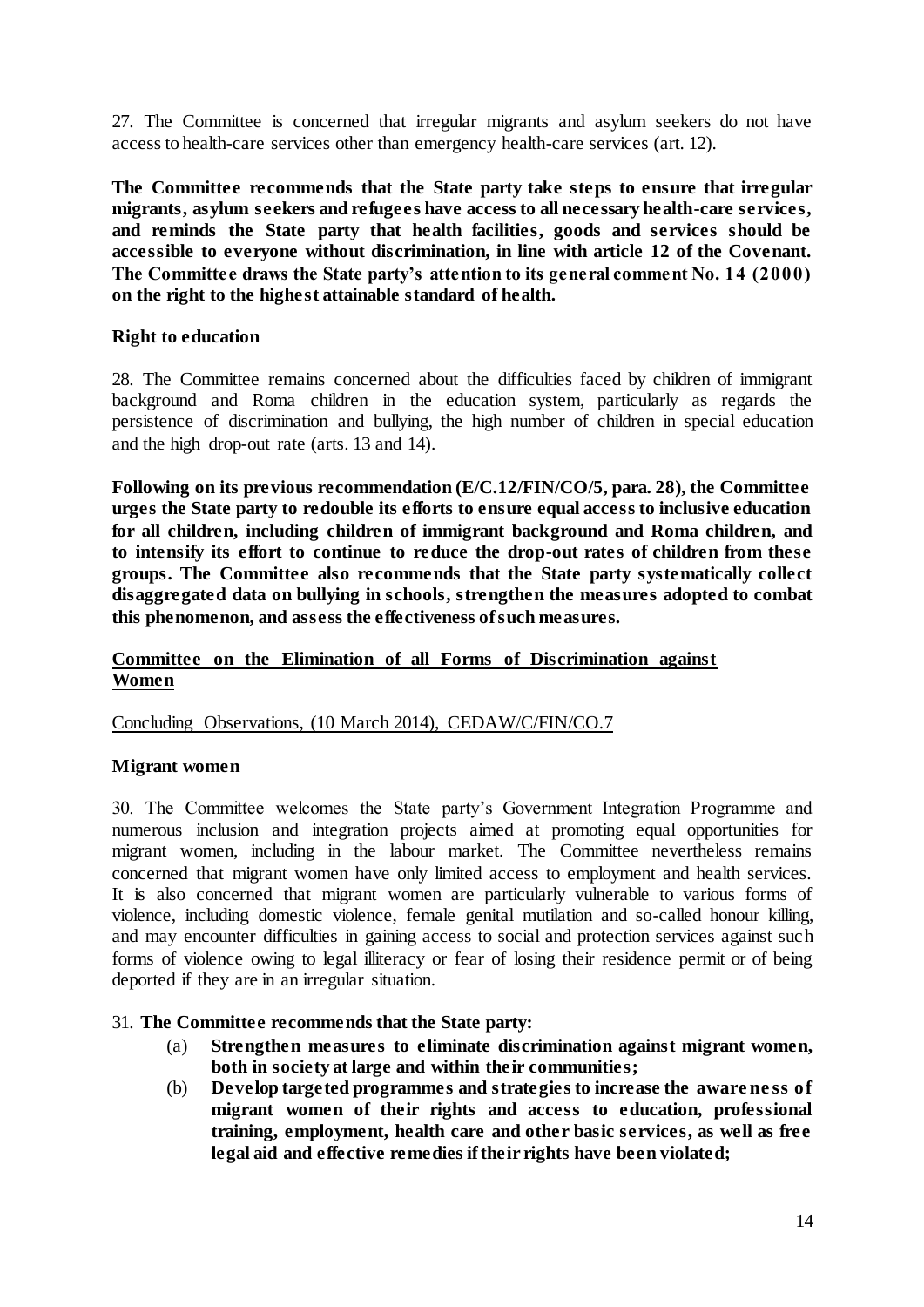(c) **Conduct comprehensive studies on discrimination against migrant women and collect statistics in employment, health care and on forms of violence that they may experience, with a view to identifying gaps and establishing policies directed at addressing multiple or intersecting forms of discrimination against migrant women.**

### **Human Rights Committee**

#### Concluding Observations, (22 August 2013), CCPR/C/FIN/CO/6

### **Trafficking in persons**

9. Despite the information furnished by the State party regarding the steps taken to protect victims of trafficking in persons, the Committee remains concerned by the State party's shortcomings in identifying women victims of trafficking. The Committee is particularly concerned about cases whereby women have been trafficked into the State party for the purposes of prostitution, but have only been identified as witnesses, rather than also being identified as victims of human trafficking, and are thus prevented from having adequate protection and assistance (art. 8).

**The State party should continue its efforts to combat trafficking in human beings and consider amending its laws to ensure that victims of human trafficking, particularly female victims of sexual abuse and exploitation, are identified as such, in order to provide them with appropriate assistance and protection. The State party should also run public awareness campaigns, continue training police and immigration officers and strengthen its cooperation mechanisms with neighbouring countries to prevent trafficking in persons.**

### **Detention centres**

10. The Committee reiterates its concern that the Metsälä detention centre, the only detention unit for asylum seekers and irregular migrants in Finland, is frequently overcrowded and many such individuals, including unaccompanied or separated children, pregnant women and persons with disabilities, are placed in police detention facilities for prolonged periods of time (arts. 9 and 10).

**The State party should use alternatives to detaining asylum seekers and irregular migrants whenever possible. The State party should also guarantee that administrative detention for immigration purposes is justified as reasonable, necessary and proportionate in the light of the specific circumstances, and subjected to periodic evaluation and judicial review, in accordance with the requirements of article 9 of the Covenant. The State party should strengthen its efforts to improve living conditions in the Metsälä detention centre.**

### **Asylum procedure**

15. The Committee is concerned at the accelerated asylum procedure established under the Aliens Act, which provides for an extremely short time frame for asylum applications to be thoroughly considered and for the applicant to properly prepare his or her case. The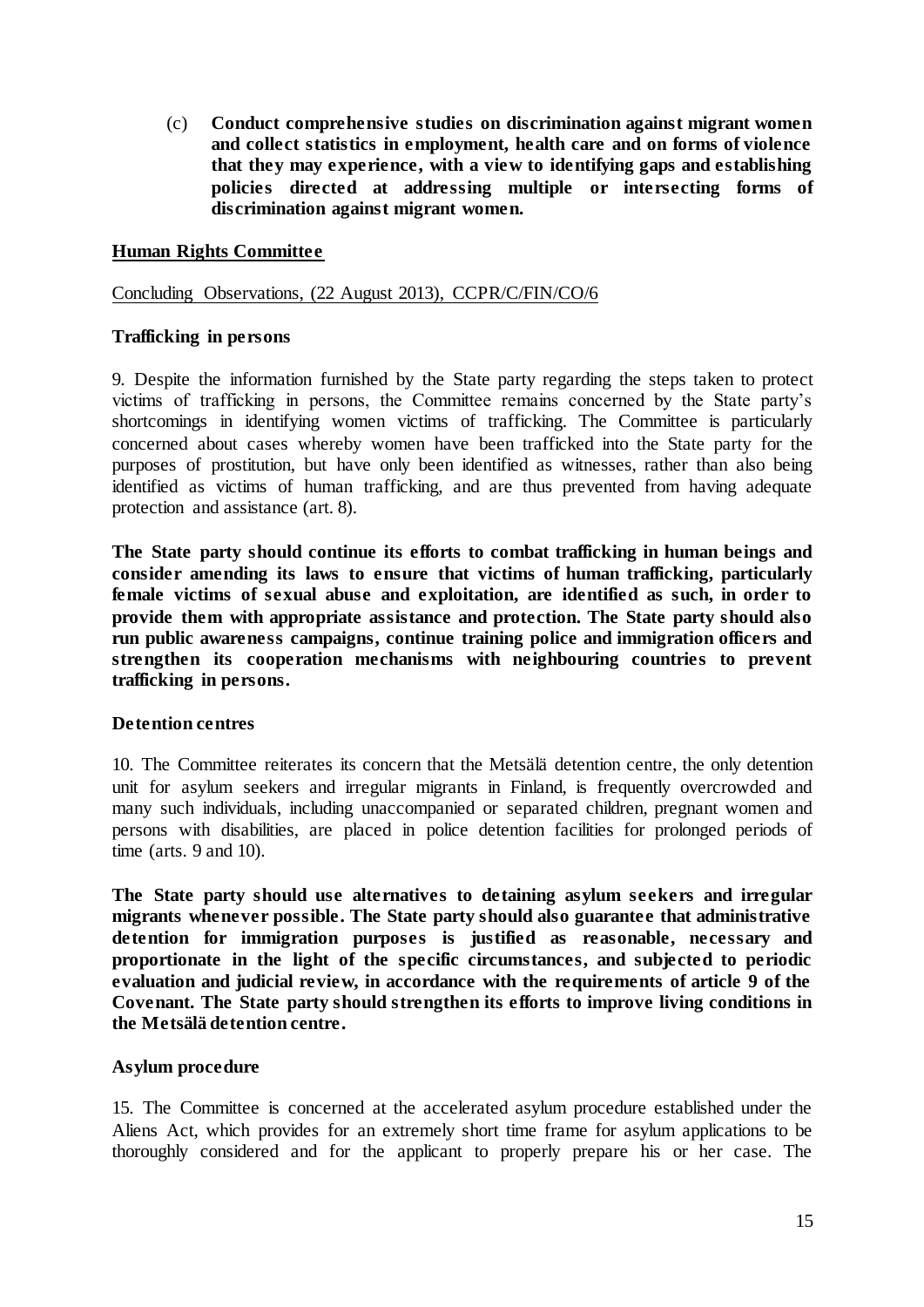Committee is further concerned that appeals under the accelerated asylum procedure do not have automatic suspensive effect (art. 2 and 7).

**The State party should ensure that all persons in need of protection receive appropriate and fair treatment in all asylum procedures and that appeals under the accelerated asylum procedure have a suspensive effect.**

#### **Committee on the Elimination of Racial Discrimination**

Concluding Observations, (23 October 2012), CERD/C/FIN/CO/20-22

#### **Situation of immigrants, including asylum seekers**

16. The Committee takes note of legislative, administrative and policy measures taken by the State party to combat discrimination against immigrants and to promote equality, such as the Promotion of Integration Act of 2010, the YES project, and the work of the Discrimination Monitoring Group. However, the Committee remains concerned that anti-immigrant sentiment has been increasing in the State party. It is also concerned at the continued marginalization of immigrants, especially with regard to employment, housing and social services. The Committee is further concerned that police activity during the week of intensive enforcement of laws regarding illegal entry may cross the line into racial or ethnic profiling (arts. 2 and 5).

**The Committee recommends that the State party enhance its measures aimed at promoting understanding and tolerance among different ethnic groups residing in the territory of the State party. The Committee also recommends that the State party take concrete measures to implement the Promotion of Integration Act and to adopt the Government programme for integration for 2012-2015, in order to foster the integration of immigrants with regard to employment, housing, education and social and healthcare services. The State party should further avoid racial or ethnic profiling, including by strengthening internal police guidelines on the subject. The Committee requests that the State party provide it with information on specific measures taken as well as on their concrete results.** 

#### **Education of Roma and immigrant children**

17. While noting the reduction of bullying in schools achieved through the KiVa programme and the State party's efforts to reduce negative stereotyping of Roma through rap-music television spots aimed at young people, the Committee remains concerned at the persistence of bullying of Roma children and immigrant children in schools (arts. 2 and 7).

**Recalling its general recommendations No. 27 (2000) on discrimination against Roma and No. 30 (2009) on discrimination against non-citizens, the Committee recommends that the State party continue to strengthen its efforts to protect Roma children and immigrant children from bullying in schools.**

#### **Situation of asylum seekers**

18. While noting the State party's intent to curtail the detention of unaccompanied minor asylum seekers, the Committee is concerned about the detention of asylum seekers belonging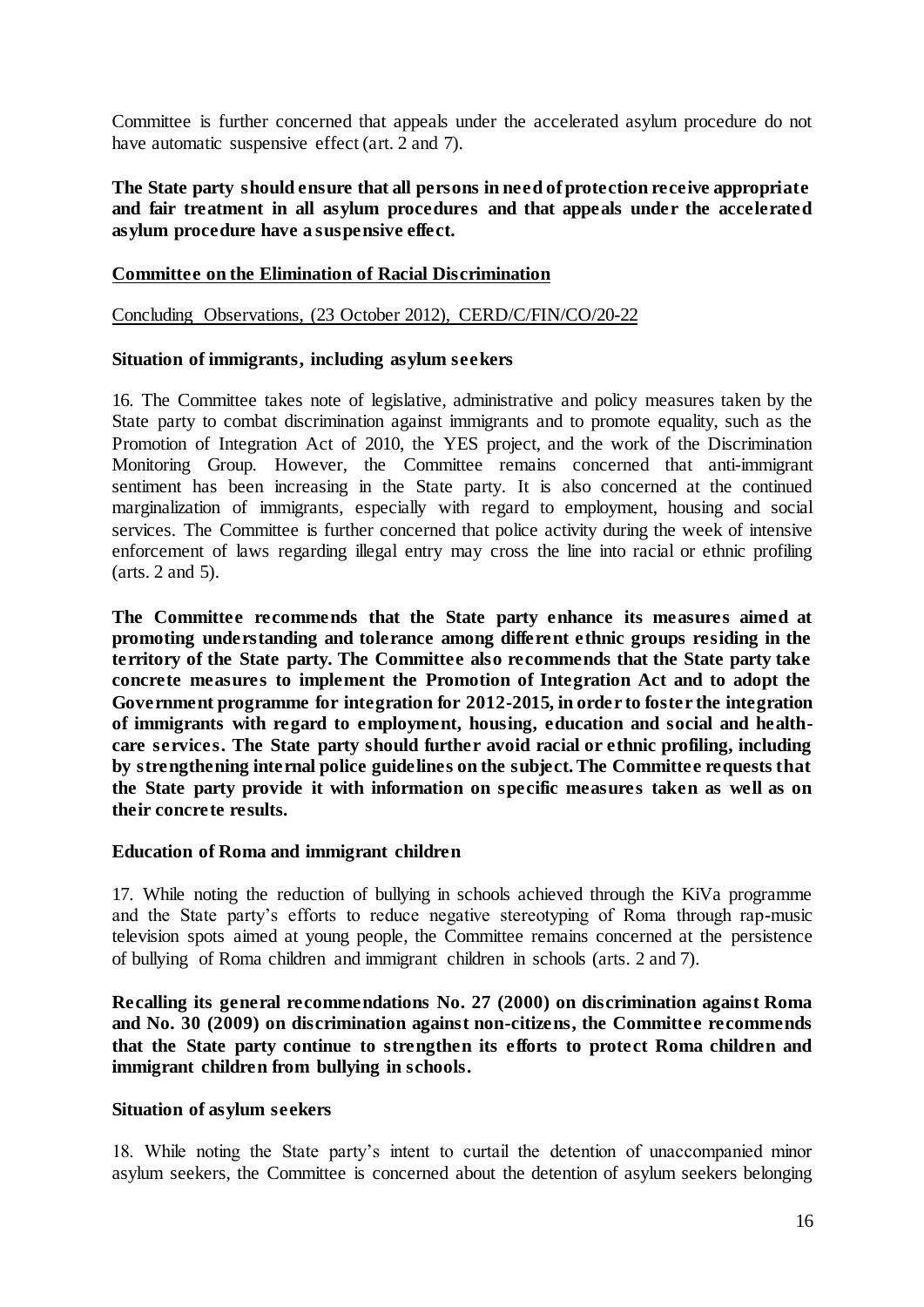to vulnerable groups, such as pregnant women and persons with disabilities and victims of torture. The Committee is also concerned that, because of overcrowding in the Metsälä Detention Centre, asylum seekers are sometimes detained in police facilities. The Committee is further concerned that, because of inadequate funding from the national Government, there is insufficient housing in the municipalities for successful asylum applicants. Moreover, the Committee is concerned that the use of expedited procedures for adjudicating asylum applications and the lack of automatic suspensive effect of an appeal may risk the *refoulement* of persons entitled to asylum, especially those with pending appeals.

**The Committee recommends that the State party employ alternatives to the detention of asylum seekers whenever possible and that asylum seekers not be detained in police facilities. The Committee also recommends that the national Government provide adequate funding to the municipalities for the provision of housing to successful as ylum applicants. The Committee further recommends that the State party carefully examine its use of accelerated procedures in asylum cases to avoid any risk of** *refoulement* **of persons entitled to asylum, and provide automatic suspensive effect to appeals of rejected asylum applications.**

### **Committee on the Rights of the Child**

### Concluding Observations, (3 August 2011), CRC/C/FIN/CO/4

### **The Committee's previous recommendations**

6. The Committee notes with concern that various concerns and recommendations made upon consideration of the State party's third periodic report (CRC/C/15/Add.272) of 2005 have been insufficiently addressed. The Committee notes that those concerns and recommendations are reiterated in the present concluding observations.

7. **The Committee urges the State party to take all necessary measures to address the recommendations contained in the concluding observations on the third periodic re port that have not been sufficiently implemented, including those related to discrimination against children from ethnic minorities and immigrant children, respect for the views of the child, the rights of asylum-seeking children, deinstitutionalization of children and adolescent health.**

### **Non-discrimination**

25. The Committee notes the State party's efforts to reform the Non-discrimination Act, namely to expand the scope of its application, and its plans to establish the Office of the Ombudsman on equal treatment. However, the Committee remains concerned at the prevalence of discrimination against children with disabilities, immigrant and refugee children and children from ethnic minorities, such as Roma children. It is also concerned at the social exclusion and structural discrimination of the Roma population, which leads to increase in substance abuse, mental health problems and a poor standard of living for Roma children.

26. **The Committee urges the State party to strengthen efforts to combat all forms of discrimination, including discrimination against children with disabilities, immigrant and refugee children and children from ethnic minorities. It further recommends that**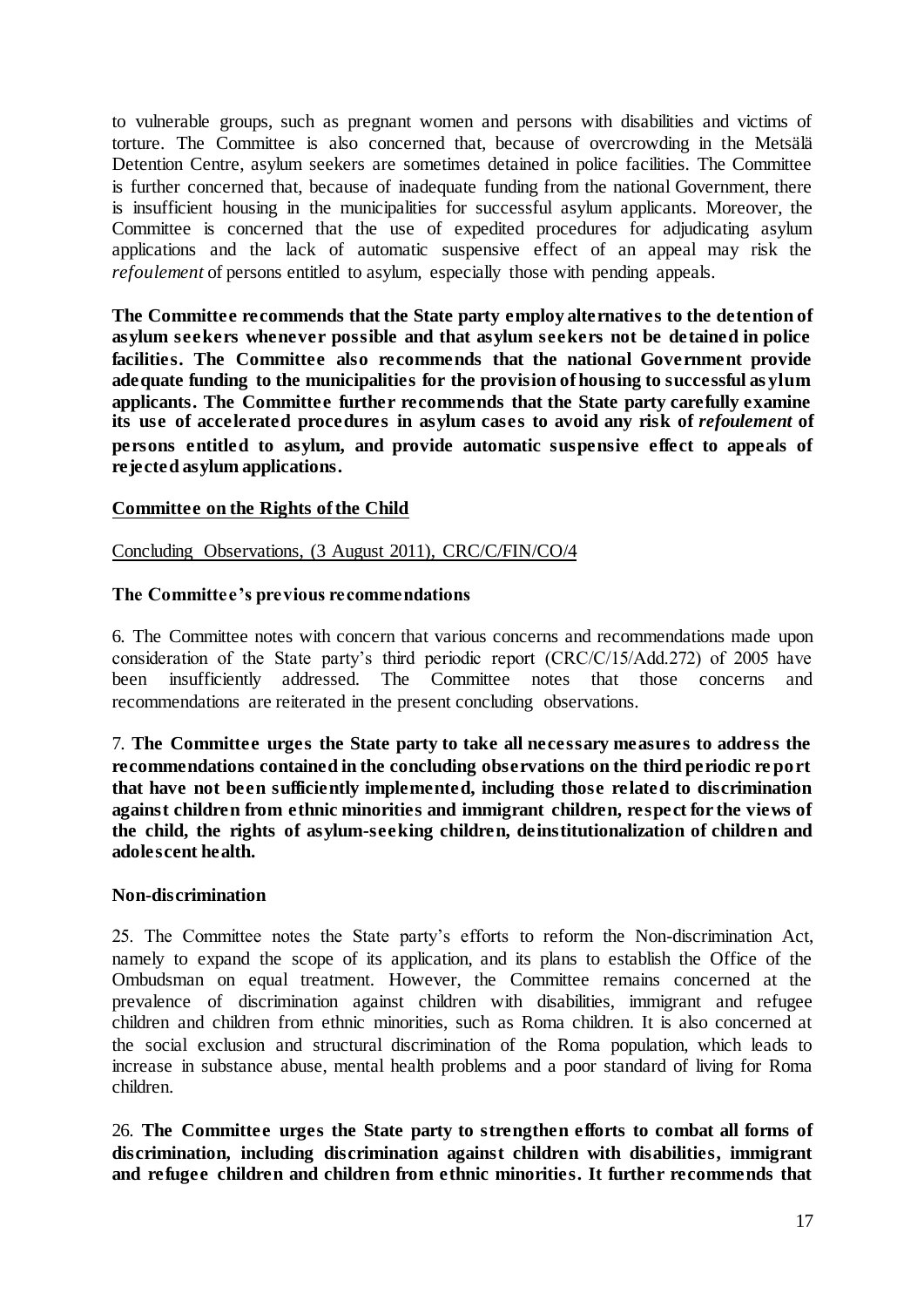**the State party place high priority in the public agenda on preventing and eradicating discrimination through, inter alia, the media and education system. In particular, the State party should, in line with the National Policy on Roma, enhance the measures undertaken to combat ethnic discrimination and social exclusion of the Roma and ensure an adequate standard of living for all Roma children. It recommends that the State party include information in its next periodic report on measures and programmes relevant to the Convention on the Rights of the Child undertaken by the State party in follow-up to the Declaration and Programme of Action adopted at the 2001 World Conference against Racism, Racial Discrimination, Xenophobia and Related Intolerance, and the outcome document adopted at the 2009 Durban Review Conference.**

**Follow-up to the United Nations study on violence against children**

- 39. **The Committee encourages the State party to:**
	- (a) **Prioritize elimination of all forms of violence against children, including by ensuring implementation of the recommendations of the United Nations study on violence against children, paying particular attention to gender;**
	- (b) **Provide information on the implementation by the State party of the recommendations of the study in its next periodic report, particularly those highlighted by the Special Representative of the Secretary-General on violence against children, namely:**
		- (i) **The development of a national comprehensive strategy to prevent and address all forms of violence against children;**
		- (ii) **The introduction of an explicit national legal ban on all forms of violence against children in all settings; and**
		- (iii) **The consolidation of a national system of data collection, analysis and dissemination, and a research agenda on violence against children;**
	- (c) **Cooperate with and seek technical assistance from the Special Representative of the Secretary-General on violence against children, the United Nations Children's Fund (UNICEF), the Office of the United Nations High Commissioner for Human Rights and the World Health Organization (WHO), and other relevant agencies, including the International Labour Organization (ILO), the United Nations Educational, Scientific and Cultural Organization (UNESCO), the Office of the United Nations High Commissioner for Refugees, the United Nations Office on Drugs and Crime, as well as non-governmental organization (NGO) partners.**

### **Asylum-seeking and refugee children**

60. The Committee notes the 2006 Migration Policy Programme, in which the principle of the best interests of the child is taken into account in asylum and refugee policy, and the amendments to the Aliens Act in 2010, which provides for family reunification of unaccompanied children and which means that the age determination procedure by means of medical examination is now regulated by law. However, the Committee remains concerned at the practice of detaining children who seek asylum in the State party. Furthermore, it is concerned that the asylum-seekers aged 16 and above are accommodated in adult units of reception centres and that mental health services, therapy and psychiatric care for unaccompanied minors are insufficient.